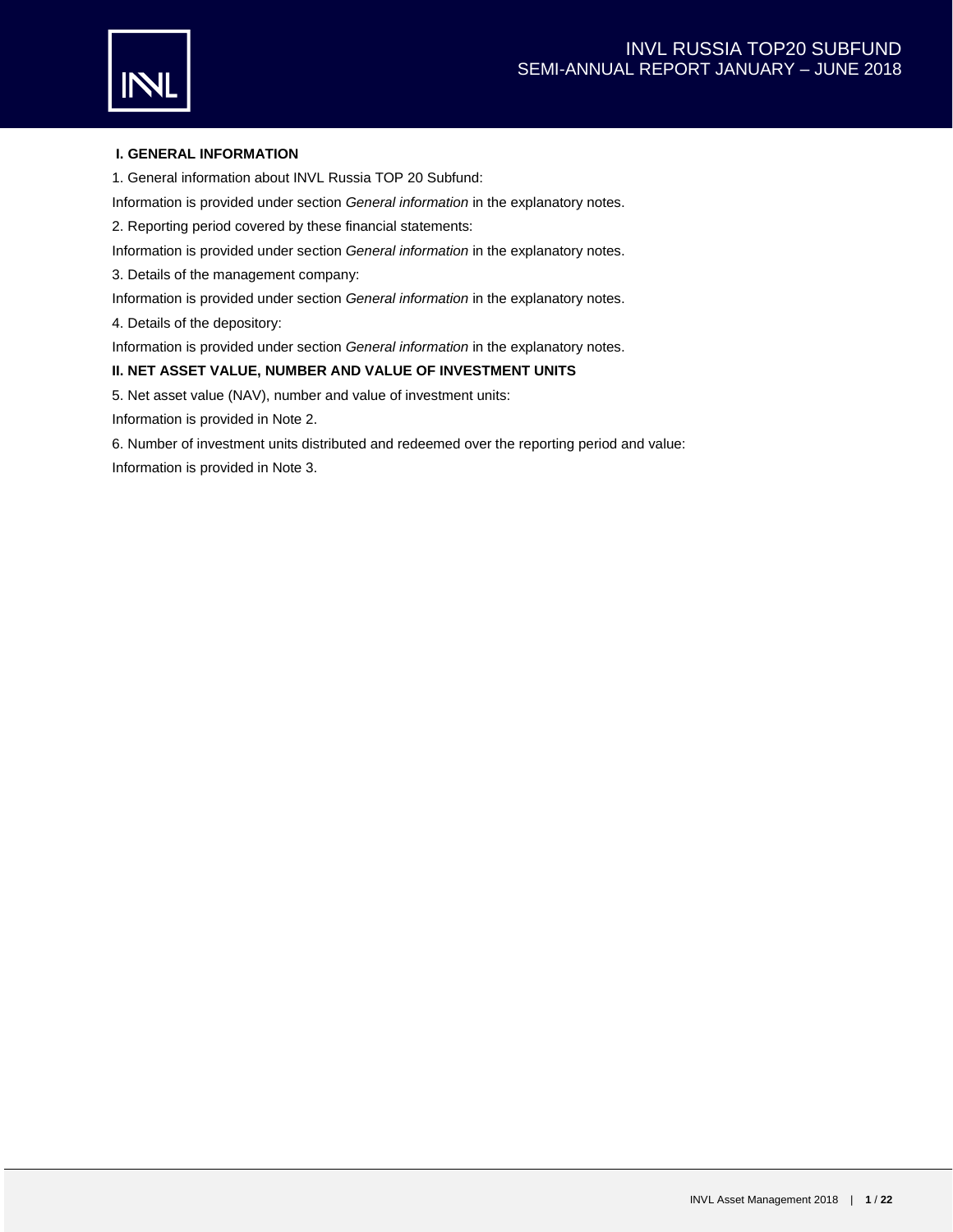# **III. EXPENSE AND TURNOVER RATIOS OF THE COLLECTIVE INVESTMENT UNDERTAKING**

7. Deductions from assets of the collective investment undertaking:

## January - June 2018

|                                                                                                                                                                   |                                                                                                                             | Rates of deductions (fees/charges)                                                                                          |                                                                  | % of average net                           |
|-------------------------------------------------------------------------------------------------------------------------------------------------------------------|-----------------------------------------------------------------------------------------------------------------------------|-----------------------------------------------------------------------------------------------------------------------------|------------------------------------------------------------------|--------------------------------------------|
|                                                                                                                                                                   | Maximum rates as per<br>Rates applied during the<br>reporting period<br>founding documents                                  |                                                                                                                             | deductions<br>charged for the<br>reporting period,<br><b>EUR</b> | asset value for<br>the reporting<br>period |
| Management fee:                                                                                                                                                   |                                                                                                                             |                                                                                                                             |                                                                  |                                            |
| Fixed rate                                                                                                                                                        | No more than 1.5% of the<br>subfund's average annual<br>net asset value                                                     | No more than 1.5% of<br>the subfund's average<br>annual net asset value                                                     | 98.027                                                           | 0,75                                       |
| Performance fee                                                                                                                                                   | No more than 15% of the<br>increase in the subfund's<br>net asset value                                                     | No more than 15% of<br>the increase in the<br>subfund's net asset<br>value                                                  | 31.661                                                           | 0,24                                       |
| Depository fee                                                                                                                                                    | No more than 0.5% of<br>average annual net asset<br>value                                                                   | No more than 0.5% of<br>average annual net<br>asset value                                                                   | 10.842                                                           | 0,08                                       |
| <b>Transaction fee</b>                                                                                                                                            | No more than 1% of the<br>value of transactions<br>executed                                                                 | No more than 1% of the<br>value of transactions<br>executed                                                                 | 20.890                                                           | 0,16                                       |
| Other operating costs<br>(distribution fee)                                                                                                                       | No more than 5% of the<br>subfund's unit value                                                                              | 2% of the subfund's unit<br>value                                                                                           | 12                                                               |                                            |
| Other operating costs<br>(subfund change fee)                                                                                                                     | No more than 0.25% of the<br>value of the subfund's units<br>changed                                                        | No more than 0.25% of<br>the value of the<br>subfund's units changed                                                        | 68                                                               |                                            |
| Audit fee                                                                                                                                                         | Fee payable to audit firm                                                                                                   | Fee payable to audit firm                                                                                                   | 1.783                                                            | 0,01                                       |
| Other operating costs<br>(third party fees charged<br>on services of the<br>Depository through use<br>of services provided by<br>other financial<br>institutions) | and financial institutions for<br>services rendered - no<br>more than 1% of the fund's<br>average annual net asset<br>value | and financial institutions<br>for services rendered -<br>no more than 1% of the<br>fund's average annual<br>net asset value | 4.515                                                            | 0,03                                       |
| Other operating costs<br>(bank charges)                                                                                                                           |                                                                                                                             |                                                                                                                             | 113                                                              |                                            |
| Other operating costs<br>(fee charged by the<br>bank for keeping<br>records of<br>participants)                                                                   | No more than 1% of the<br>subfund's average annual<br>net asset value                                                       | No more than 1% of the<br>subfund's average<br>annual net asset value                                                       | 1.817                                                            | 0,01                                       |
| Other operating costs<br>(fees charged by the<br>market maker,<br>quotation costs and<br>one-off fees)                                                            |                                                                                                                             |                                                                                                                             | 1.122                                                            | 0,01                                       |
| Total expenses included in TER                                                                                                                                    |                                                                                                                             |                                                                                                                             |                                                                  | 149.880                                    |
| Total expenses                                                                                                                                                    |                                                                                                                             |                                                                                                                             |                                                                  | 170.850                                    |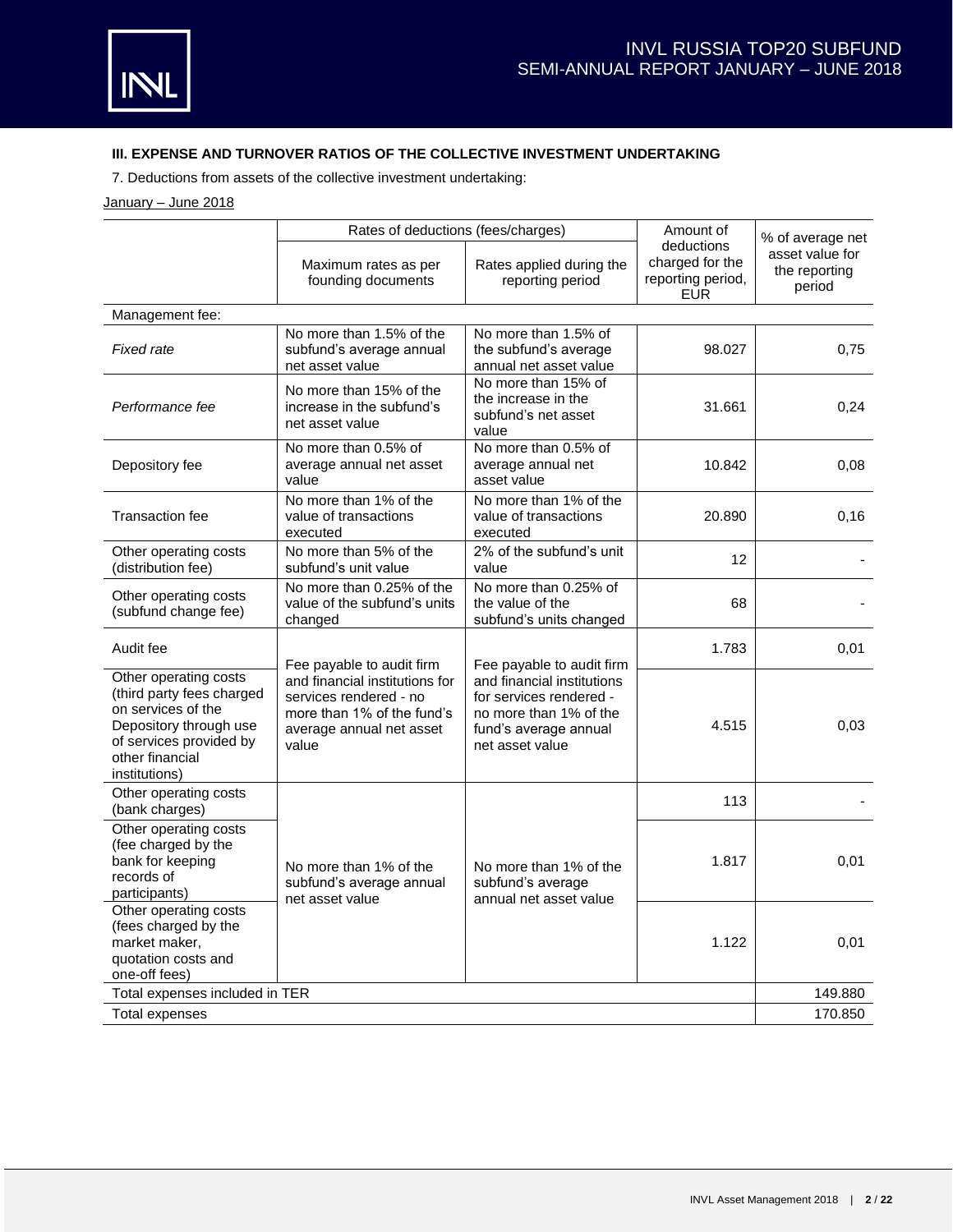

# 7. Deductions from assets of the collective investment undertaking (continued)

January - June 2017

|                                                                                                                                                                   |                                                                                                                                     | Rates of deductions (fees/charges)                                                                                                  | Amount of<br>deductions                            | % of average<br>net asset value<br>for the reporting    |
|-------------------------------------------------------------------------------------------------------------------------------------------------------------------|-------------------------------------------------------------------------------------------------------------------------------------|-------------------------------------------------------------------------------------------------------------------------------------|----------------------------------------------------|---------------------------------------------------------|
| Types of deductions<br>(fees/charges)                                                                                                                             | Maximum rates as<br>Rates applied during<br>per founding<br>the reporting period<br>documents                                       |                                                                                                                                     | charged for the<br>reporting period,<br><b>EUR</b> | period<br>Maximum rates<br>as per founding<br>documents |
| Management fee:                                                                                                                                                   |                                                                                                                                     |                                                                                                                                     |                                                    |                                                         |
| <b>Fixed rate</b>                                                                                                                                                 | No more than 1.5% of<br>the subfund's average<br>annual net asset value                                                             | No more than 1.5% of<br>the subfund's average<br>annual net asset value                                                             | 115.211                                            | 0,76                                                    |
| Performance fee                                                                                                                                                   | No more than 15% of<br>the increase in the<br>subfund's net asset<br>value                                                          | No more than 15% of<br>the increase in the<br>subfund's net asset<br>value                                                          | 99.722                                             | 0,65                                                    |
| Depository fee                                                                                                                                                    | No more than 0.5% of<br>average annual net<br>asset value                                                                           | No more than 0.5% of<br>average annual net<br>asset value                                                                           | 15.096                                             | 0,10                                                    |
| <b>Transaction fee</b>                                                                                                                                            | No more than 1% of the<br>value of transactions<br>executed                                                                         | No more than 1% of the<br>value of transactions<br>executed                                                                         | 29.665                                             | 0,19                                                    |
| Other operating costs<br>(distribution fee)                                                                                                                       | No more than 5% of the<br>subfund's unit value                                                                                      | 2% of the subfund's<br>unit value                                                                                                   | 1.238                                              | 0,01                                                    |
| Other operating costs<br>(subfund change fee)                                                                                                                     | No more than 0.25% of<br>the value of the<br>subfund's units changed                                                                | No more than 0.25% of<br>the value of the<br>subfund's units<br>changed                                                             | 247                                                |                                                         |
| Audit fee                                                                                                                                                         | Fee payable to audit                                                                                                                | Fee payable to audit                                                                                                                | 1.695                                              | 0,01                                                    |
| Other operating costs<br>(third party fees<br>charged on services of<br>the Depository through<br>use of services<br>provided by other<br>financial institutions) | firm and financial<br>institutions for services<br>rendered - no more than<br>1% of the fund's<br>average annual net<br>asset value | firm and financial<br>institutions for services<br>rendered - no more<br>than 1% of the fund's<br>average annual net<br>asset value | 9.974                                              | 0,07                                                    |
| Other operating costs<br>(bank charges)                                                                                                                           |                                                                                                                                     |                                                                                                                                     | 173                                                |                                                         |
| Other operating costs<br>(fee charged by the<br>bank for keeping<br>records of<br>participants)                                                                   | No more than 1% of the<br>subfund's average<br>annual net asset value                                                               | No more than 1% of the<br>subfund's average<br>annual net asset value                                                               | 726                                                |                                                         |
| Other operating costs<br>(fees charged by the<br>market maker,<br>quotation costs and<br>one-off fees)                                                            |                                                                                                                                     |                                                                                                                                     | 1.521                                              | 0,10                                                    |
| Total expenses included in TER                                                                                                                                    |                                                                                                                                     |                                                                                                                                     |                                                    | 244.118                                                 |
| Total expenses                                                                                                                                                    |                                                                                                                                     |                                                                                                                                     |                                                    | 275.268                                                 |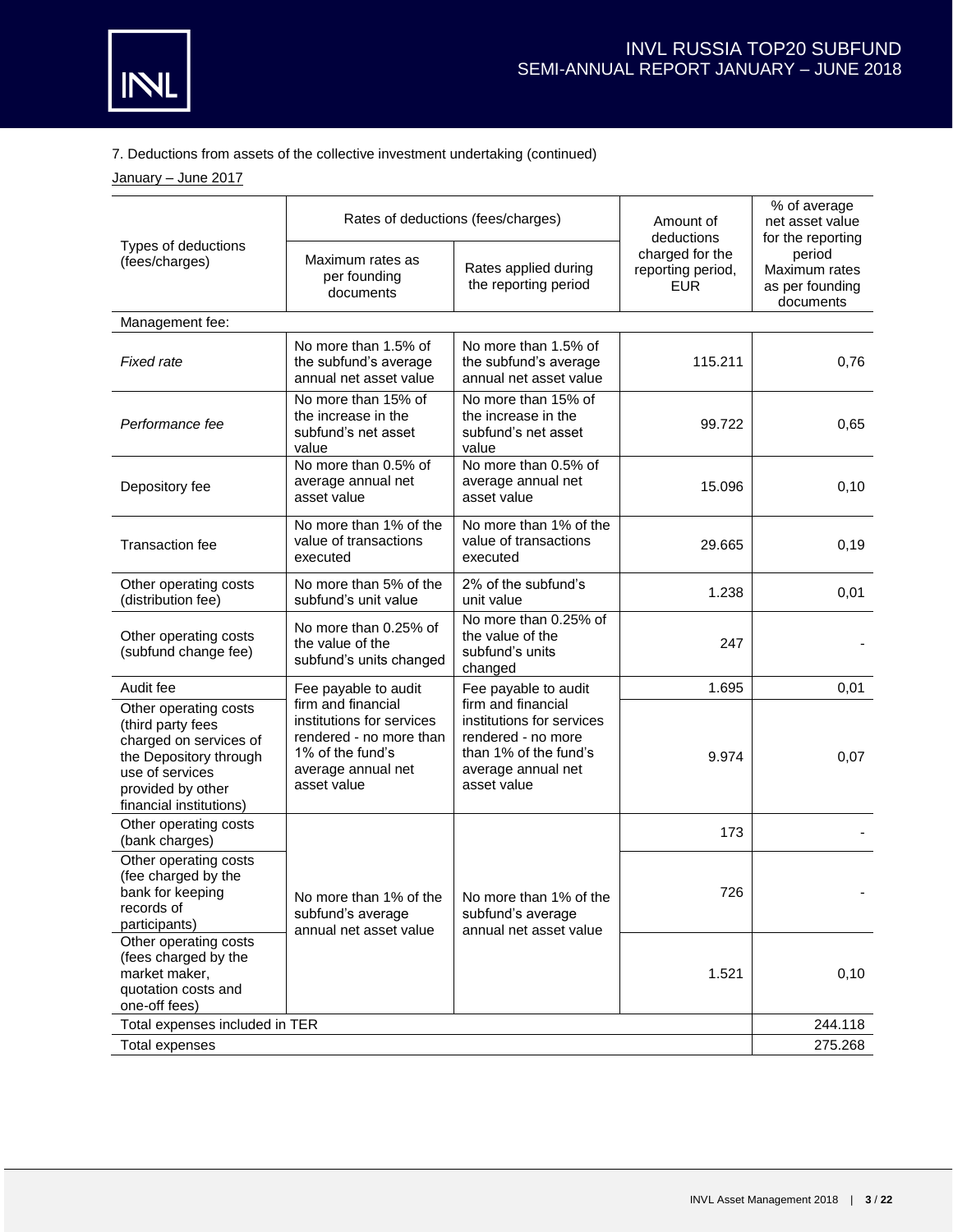

8. Intermediary fee:

Information is provided in Note 9.

9. Information on all existing arrangements on distributions and hidden commission fees:

Over the reporting period, the management company did not enter into any formal or informal arrangements on distributions, nor any hidden commission fees were applied to the Subfund.

10. Illustration of impact of deductions on investor's ultimate return on investments:

Information is provided on the annual report.

### **IV. INFORMATION ON THE INVESTMENT PORTFOLIO OF THE COLLECTIVE INVESTMENT UNDERTAKING**

11. Structure of investment portfolio at the end of the reporting period:

Information is provided in Note 4.

12. Breakdown of investments by the criteria that meet the investment strategy:

Information is provided in Note 5.

13. Transactions involving derivative financial instruments conducted over the reporting period, other than those referred to in section 11 herein:

Information is provided in Note 8.

14. Types of derivative financial instruments referred to in section 11 of the Annex, the related risks and quantitative limits and methods used to assess the risks incurred by the collective investment undertaking in relation to transactions involving derivative financial instruments. Description of how derivative financial instrument may be used to hedge investment instrument transaction (position) against risk:

Information is provided in Note 8.

15. Total value of liabilities arising on transactions involving derivative financial instruments at the end of the reporting period:

Information is provided in Note 8.

16. Risk extent related to derivative financial instruments taken by the master collective investment undertaking: the sum of the direct potential risk extent of the feeder collective investment undertaking and the actual derivative financial instruments risk of the master collective investment undertaking that is proportional to the feeder collective investment undertaking's investments in the master undertaking, and the sum of the direct potential risk extent of the feeder collective investment undertaking and the extent of potential maximum risk that was taken by the master collective investment undertaking according to transactions in derivative financial instruments and that was determined in the founding documents of the master collective investment undertaking and that is proportional to the feeder collective investment undertaking's investments to the master undertaking.

The Subfund is a non-master collective investment undertaking.

17. Analysis of the current investment portfolio's compliance (non-compliance) with the collective investment undertaking's investment strategy (investment trends, investment specialization, geographical area, etc.):

Structure of investment portfolio is provided in Note 4.

18. Factors that had the major impact on the structure of investment portfolio and changes in its value over the reporting period:

Information is provided in Note 4.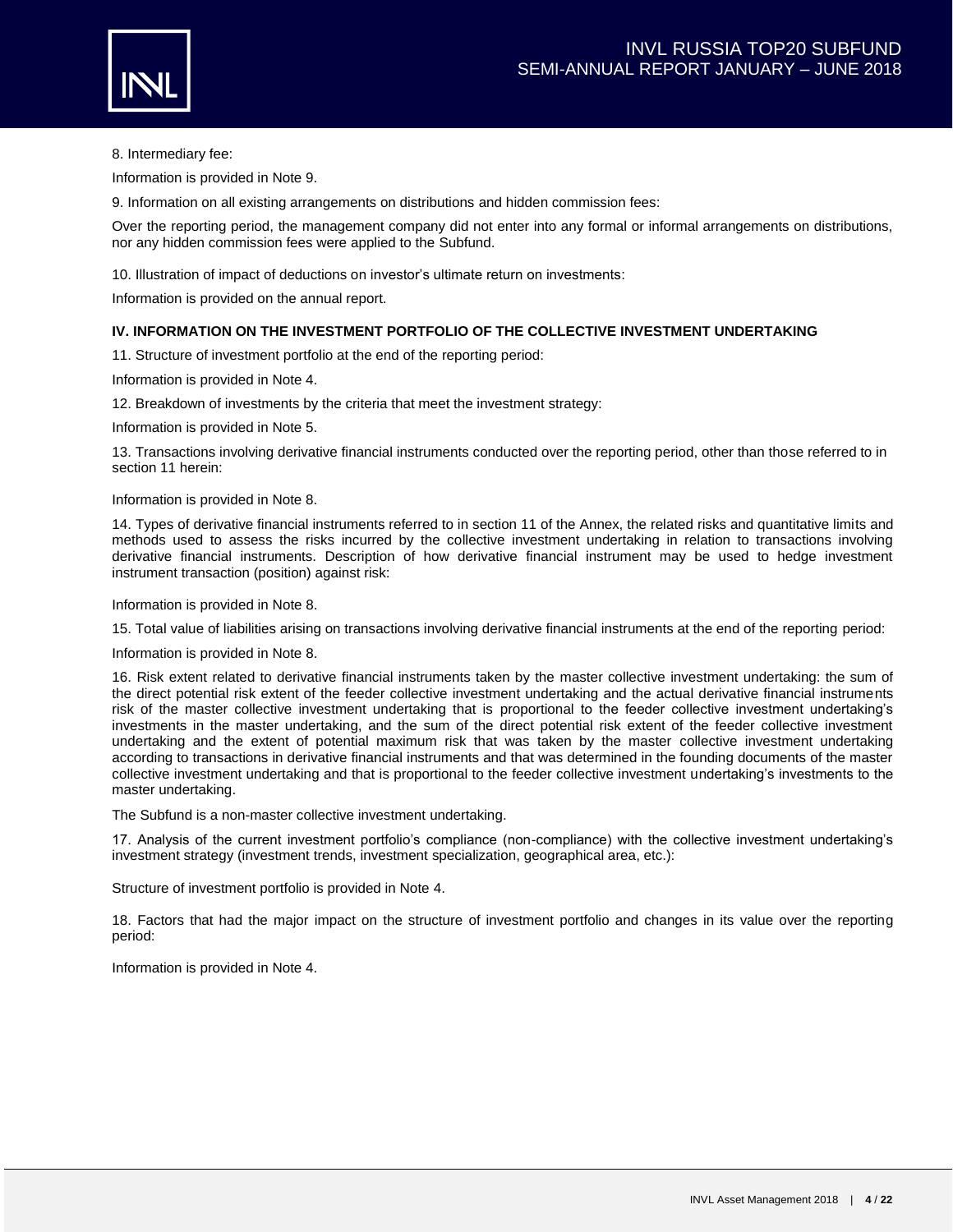

## **V. RETURN ON IVESTMENTS AND RISK INDICATORS OF THE COLLECTIVE INVESTMENT UNDERTAKING**

19. Benchmark index (if selected) and its brief description:

Information is provided on the annual report.

20. Change in value of unit (share) for the same period, change in annual return (gross and net) on investments, and change in value of benchmark index (if selected), and other indicators over the last 10 years of the subfund's operation. If the collective investment undertaking operated for a period shorter than 10 years, return on investments for the period during which the portfolio was managed:

Information is provided on the annual report.

21. Average return on investments, average change in value of investment unit and average change in value of benchmark index (if selected) over the last three, five, ten years (average net return on investments, average change in value of unit and average change in value of benchmark index are calculated as a geometric mean of annual changes in net return on investments, annual changes in value of unit and annual changes in value of benchmark index, respectively):

Information is provided on the annual report.

22. Other indicators showing the risks pertaining to the investment portfolio:

Information is provided on the annual report.

## **VI. FINANCIAL POSITION OF THE COLLECTIVE INVESTMENT UNDERTAKING**

23. The financial statements of the collective investment undertaking have been prepared in accordance with the requirements of the Lithuanian laws and legal acts:

- 23.1. Statement of net assets;
- 23.2. Statement of changes in net assets;
- 23.3. Explanatory notes.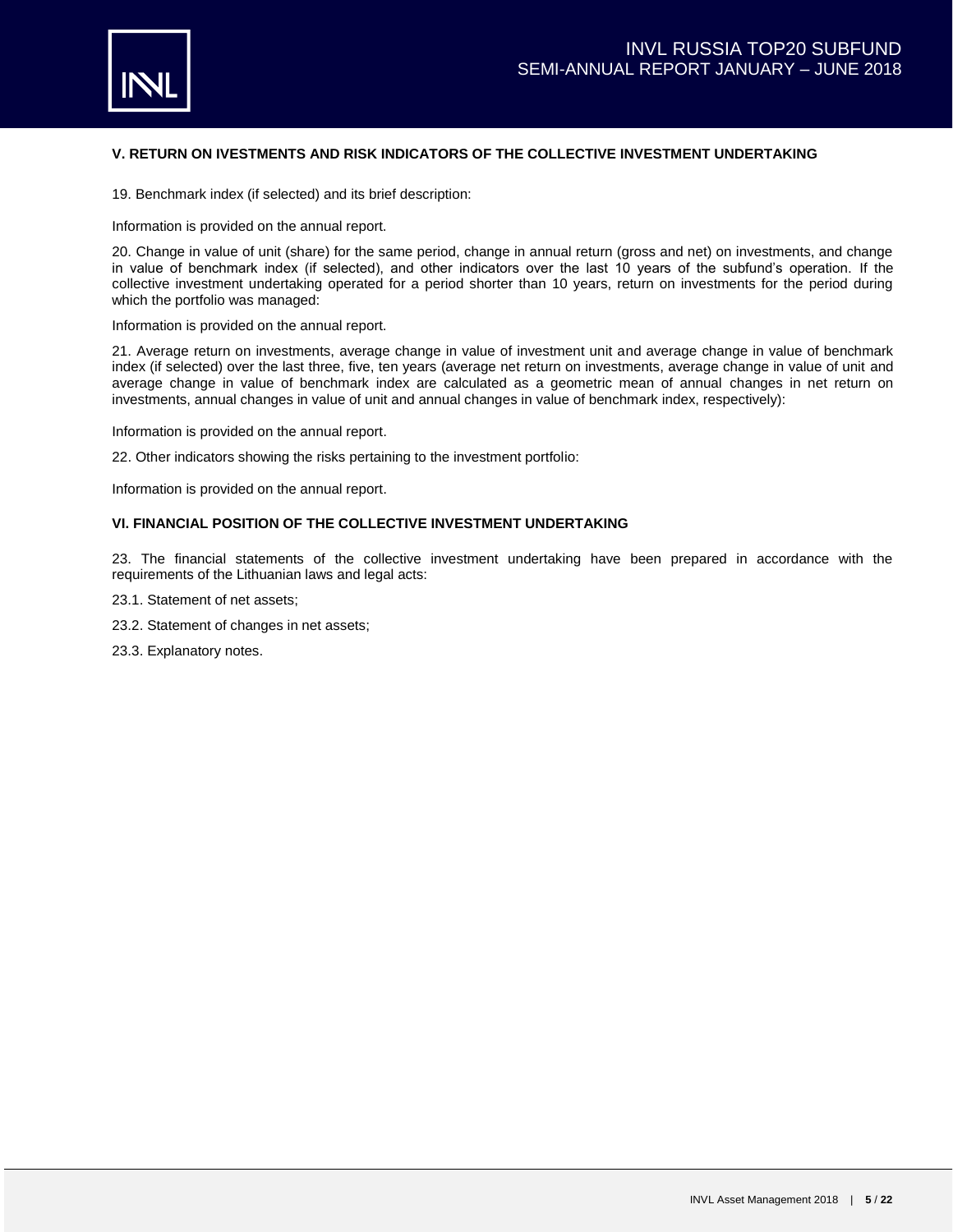

# INVL ASSET MANAGEMENT UAB

126263073, Gynėjų str. 14, Vilnius

# **INVL RUSSIA TOP20 SUBFUND**

# **STATEMENT OF NET ASSETS AS AT 30 JUNE 2018**

| No     | Assets                                                                                  | Note No        | <b>Financial year</b> | <b>Previous financial</b><br>year |
|--------|-----------------------------------------------------------------------------------------|----------------|-----------------------|-----------------------------------|
| А.     | <b>ASSETS</b>                                                                           |                | 12.555.816            | 10.408.475                        |
| 1.     | <b>CASH</b>                                                                             | 4              | 531.187               | 560.284                           |
| 2.     | TIME DEPOSITS                                                                           |                |                       |                                   |
| 3.     | MONEY MARKET INSTRUMENTS                                                                |                |                       |                                   |
| 3.1.   | <b>Treasury bills</b>                                                                   |                |                       |                                   |
| 3.2.   | Other money market instruments                                                          |                |                       |                                   |
| 4.     | <b>TRANSFERABLE SECURITIES</b>                                                          | 4,6            | 11.642.885            | 9.787.135                         |
| 4.1.   | Non-equity securities                                                                   |                |                       |                                   |
| 4.1.1. | Non-equity securities issued or<br>guaranteed by governments and central<br>banks       |                |                       |                                   |
| 4.1.2. | Other non-equity securities                                                             |                |                       |                                   |
| 4.2.   | <b>Equity securities</b>                                                                | 4,6            | 11.642.885            | 9.787.135                         |
| 4.3.   | Investment units and shares of other<br>collective investment undertakings              |                |                       |                                   |
| 5.     | <b>PREPAYMENTS</b>                                                                      |                |                       |                                   |
| 6.     | <b>AMOUNTS RECEIVABLE</b>                                                               | $\overline{4}$ | 381.744               | 61.056                            |
| 6.1.   | Amounts receivable from sale of<br>investments                                          | 4              | 300.319               |                                   |
| 6.2.   | Other amounts receivable                                                                | $\overline{4}$ | 81.425                | 61.056                            |
| 7.     | <b>INVESTMENT AND OTHER ASSETS</b>                                                      |                |                       |                                   |
| 7.1.   | Investment assets                                                                       |                |                       |                                   |
| 7.2.   | Derivative financial instruments                                                        |                |                       |                                   |
| 7.3.   | Other assets                                                                            |                |                       |                                   |
| В.     | <b>LIABILITIES</b>                                                                      | 4              | 519.885               | 95.534                            |
| 1.     | Amounts payable                                                                         | 4              | 519.885               | 95.534                            |
| 1.1.   | Amounts payable for financial and<br>investment assets                                  | $\overline{4}$ | 440.766               | 57.682                            |
| 1.2.   | Amounts payable to management<br>company and depository                                 | 4              | 20.794                | 16.943                            |
| 1.3.   | Other payables                                                                          | $\overline{4}$ | 58.325                | 20,909                            |
| 2.     | Accrued charges                                                                         |                |                       |                                   |
| 3.     | Borrowings from credit institutions                                                     |                |                       |                                   |
| 4.     | Liabilities under contracts on derivative<br>financial instruments                      |                |                       |                                   |
| 5.     | Other liabilities                                                                       |                |                       |                                   |
| C.     | <b>NET ASSETS</b>                                                                       | $\overline{2}$ | 12.035.931            | 10.312.941                        |
|        | The accompanying explanatory notes form an integral part of these financial statements. |                |                       |                                   |

CEO Laura Križinauskienė 31 August 2018

Head of Funds Accountant **Aušra Montvydaitė** 31 August 2018

(signature)

(signature)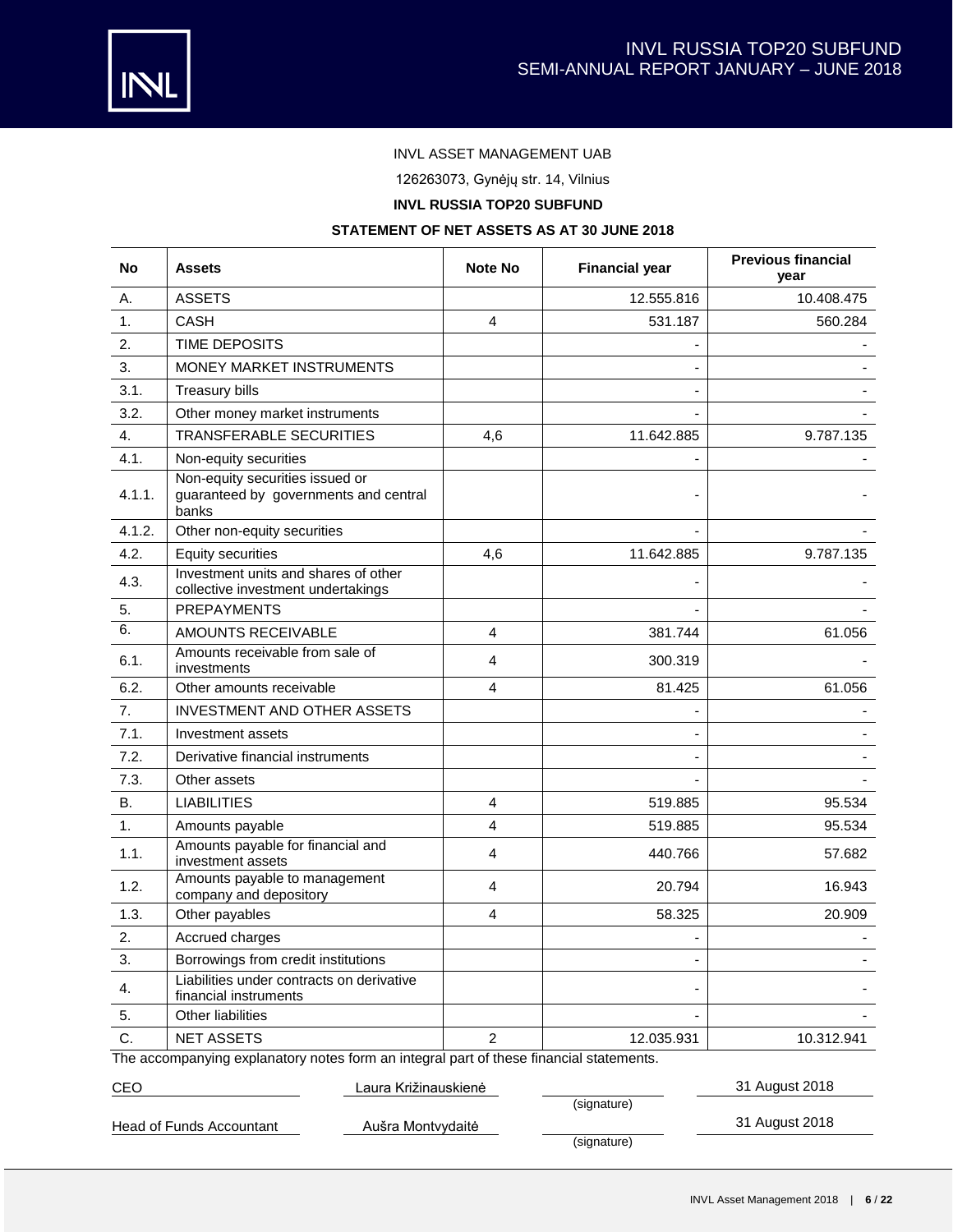



# INVL ASSET MANAGEMENT UAB

126263073, Gynėjų str. 14, Vilnius

# **INVL RUSSIA TOP20 SUBFUND**

# **STATEMENT OF CHANGES IN NET ASSETS FOR JANUARY – JUNE 2018**

| <b>No</b> | <b>Assets</b>                                                      | <b>Note No</b> | <b>Financial year</b> | <b>Previous</b><br>financial year |
|-----------|--------------------------------------------------------------------|----------------|-----------------------|-----------------------------------|
| 1.        | NET ASSET VALUE AT 1 JANUARY                                       | $\overline{2}$ | 10.312.941            | 25.004.075                        |
| 2.        | INCREASE IN NET ASSET VALUE                                        |                |                       |                                   |
| 2.1.      | Contributions of participants                                      | 3              | 5.444.753             | 4.944.365                         |
| 2.2.      | Transfers from other funds                                         | 3              | 27.395                | 98.962                            |
| 2.3.      | Guarantee contributions                                            |                |                       |                                   |
| 2.4.      | Investment income                                                  |                | 155.705               | 103.751                           |
| 2.4.1.    | Interest income                                                    |                | 9                     |                                   |
| 2.4.2.    | <b>Dividends</b>                                                   |                | 155.696               | 103.751                           |
| 2.4.3.    | Rental income                                                      |                |                       |                                   |
| 2.5.      | Gain on change in value and sale of investments                    | 6              | 6.989.676             | 7.190.962                         |
| 2.6.      | Foreign exchange gain                                              |                | 188.183               | 261.744                           |
| 2.7.      | Gain on transactions involving derivative financial<br>instruments |                |                       |                                   |
| 2.8.      | Other increases in net asset value                                 |                |                       |                                   |
|           | TOTAL INCREASE IN NET ASSET VALUE                                  |                | 12.805.712            | 12.599.784                        |
| 3.        | DECREASE IN NET ASSET VALUE                                        |                |                       |                                   |
| 3.1.      | Payments to participants                                           | 3              | 3.488.301             | 18.869.250                        |
| 3.2.      | Transfers to other funds                                           | 3              |                       | 44.759                            |
| 3.3.      | Loss on change in value and sale of investments                    | 6              | 7.223.410             | 8.805.892                         |
| 3.4.      | Foreign exchange loss                                              |                | 200.161               | 313.395                           |
| 3.5.      | Loss on transactions involving derivative financial<br>instruments |                |                       |                                   |
| 3.6.      | Management costs                                                   |                | 170.850               | 275.268                           |
| 3.6.1.    | Fee to management company                                          |                | 129.768               | 216.418                           |
| 3.6.2.    | Fee to depository                                                  |                | 10.842                | 15.096                            |
| 3.6.3.    | Fee to intermediaries                                              | 9              | 20.890                | 29.665                            |
| 3.6.4.    | Audit fee costs                                                    |                | 1.783                 | 1.695                             |
| 3.6.5.    | Interest costs                                                     |                |                       |                                   |
| 3.6.6.    | Other costs                                                        |                | 7.567                 | 12.394                            |
| 3.7.      | Other decreases in net asset value                                 |                |                       |                                   |
| 3.8.      | Reimbursement of costs (-)                                         |                |                       |                                   |
|           | TOTAL DECREASE IN NET ASSET VALUE                                  |                | 11.082.722            | 28.308.564                        |
| 4.        | Change in value of net assets                                      |                | 1.722.990             | (15.708.780)                      |
| 5.        | Profit appropriation                                               |                |                       |                                   |
| 6.        | NET ASSET VALUE AT 30 JUNE                                         | 2              | 12.035.931            | 9.295.295                         |

The accompanying explanatory notes form an integral part of these financial statements.

| CEO                      | Laura Križinauskienė |             | 31 August 2018 |
|--------------------------|----------------------|-------------|----------------|
|                          |                      | (signature) |                |
| Head of Funds Accountant | Aušra Montvydaitė    |             | 31 August 2018 |
|                          |                      | (signature) |                |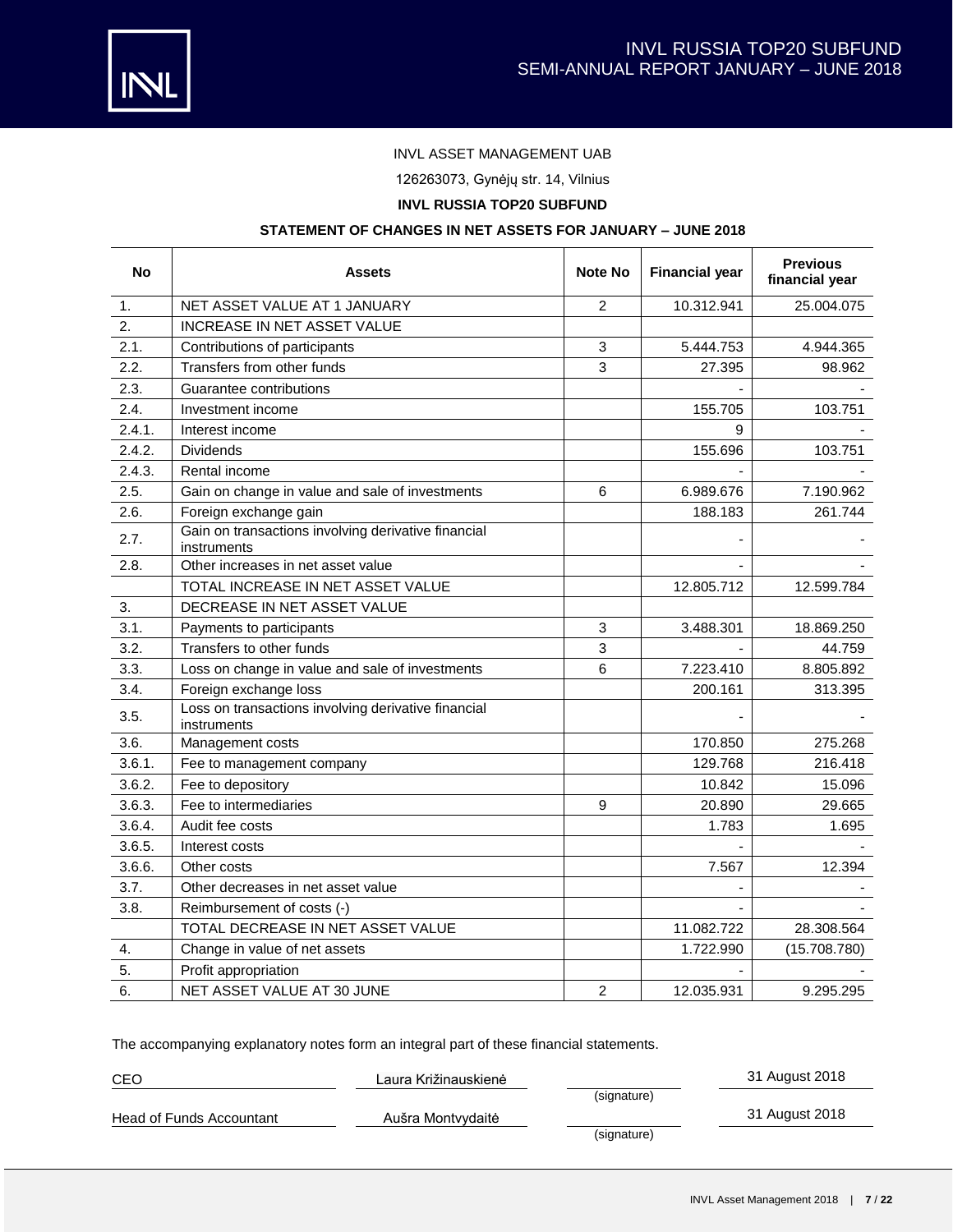

## INVL ASSET MANAGEMENT UAB 126263073, Gynėjų str. 14, Vilnius

## **INVL RUSSIA TOP20 SUBFUND**

## **Explanatory notes to the semi-annual financial statements for January – June 2018**

23.3.1. General information:

Details of the collective investment undertaking:

| Name                                                                                                                                                                   | INVL Russia TOP20 Subfund of INVL Umbrella Fund (hereinafter the "Subfund")                                                             |  |  |  |  |
|------------------------------------------------------------------------------------------------------------------------------------------------------------------------|-----------------------------------------------------------------------------------------------------------------------------------------|--|--|--|--|
| Type, legal form                                                                                                                                                       | Open-ended type special investment fund for investments in transferable<br>securities, with no rights of a legal entity                 |  |  |  |  |
| Date on which the Securities<br>Commission (currently the Bank of<br>Lithuania) approved the documents<br>on the formation of the collective<br>investment undertaking | 29 October 2010                                                                                                                         |  |  |  |  |
| Duration of operation                                                                                                                                                  | Indefinite period                                                                                                                       |  |  |  |  |
| Location                                                                                                                                                               | Vilnius                                                                                                                                 |  |  |  |  |
| Details of the management company:                                                                                                                                     |                                                                                                                                         |  |  |  |  |
| Name                                                                                                                                                                   | <b>INVL Asset Management UAB</b>                                                                                                        |  |  |  |  |
| Company code                                                                                                                                                           | 126263073                                                                                                                               |  |  |  |  |
| Office address                                                                                                                                                         | Gynėjų str. 14, LT-01109 Vilnius                                                                                                        |  |  |  |  |
| Register at which all data about the<br>undertaking is stored and compiled                                                                                             | State enterprise Centre of Register, Vilnius branch                                                                                     |  |  |  |  |
| Telephone number                                                                                                                                                       | 870055959                                                                                                                               |  |  |  |  |
| Fax number                                                                                                                                                             | 852790602                                                                                                                               |  |  |  |  |
| Email address                                                                                                                                                          | info@invl.com                                                                                                                           |  |  |  |  |
| Website address                                                                                                                                                        | www.invl.com                                                                                                                            |  |  |  |  |
| License No                                                                                                                                                             | <b>VIK-005</b>                                                                                                                          |  |  |  |  |
| Manager of the collective investment<br>undertaking, other individuals making<br>investment decisions                                                                  | Vytautas Plunksnis - Member of the Investment Committee;<br>Vaidotas Rūkas - Chief Investment Officer;<br>Dainius Bložė – Fund Manager. |  |  |  |  |

Details of the depository:

| Name             | SEB bankas AB                      |
|------------------|------------------------------------|
| Company code     | 112021238                          |
| Office address   | Gedimino ave. 12, LT-01103 Vilnius |
| Telephone number | $(8-5)$ 268 28 00                  |
| Fax number       | $(8-5)$ 268 23 33                  |

Details of the audit company engaged to audit the annual financial statements:

| Name             | PricewaterhouseCoopers UAB         |
|------------------|------------------------------------|
| Company code     | 111473315                          |
| Office address   | J. Jasinskio 16B. LT-03163 Vilnius |
| Telephone number | $(8-5)$ 239 2300                   |

Listing

Subfund has been listed on OMX Stock Exchange with effect from September 2013.

## Reporting period

From 1 January 2018 to 30 June 2018.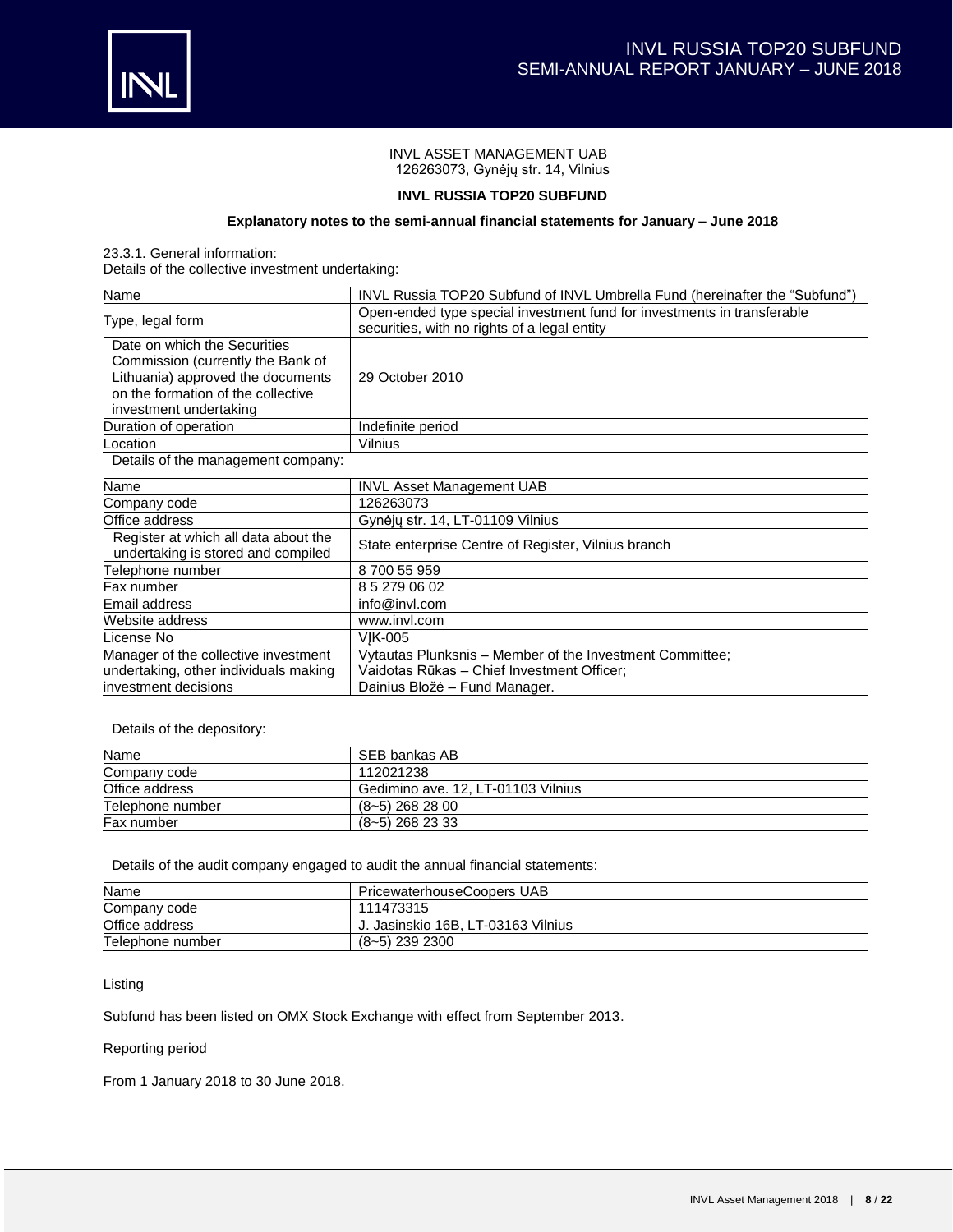

### 23.3.2. Accounting policies:

#### Regulatory legislation adopted in the preparation of the financial statements

INVL Asset Management UAB manages the assets of the fund, keeps the Subfund's accounting records and prepares its financial statements in compliance with Business Accounting Standards (BAS), Lithuanian Law on Accounting, Lithuanian Law on Collective Investment Undertakings and other legal acts.

#### Generally accepted accounting principles

The financial year of the Subfund coincides with the calendar year. For the purpose of the Subfund's financial statements, the year-end balances of assets and liabilities are reported as at 29 June 2018 amounts.

The Subfund's financial statements are prepared within four months following the end of the financial year. All amounts in these financial statements are presented in the euros (EUR).

#### Investment policy and structure of investment portfolio

The Subfund's objective is to strive for maximum return on investments in shares of Russian companies.

The Subfund's assets are invested in the financial instruments of entities (companies and CIUs investing in such companies) operating in the Russian Federation. The Subfund's investment portfolio mostly comprises investments in shares. No more than 33% of the Subfund's assets may be invested outside the territory of Russian Federation in the financial instruments of companies operating in other CIS countries (including the former CIS countries). The Subfund's investments are based on strategic and tactic approach of distribution of assets and frequent adjustments to the portfolio to ensure higher growth of portfolio value.

The Subfund's portfolio comprises the shares of 15-25 different companies. Low diversification of the Subfund's investment portfolio allows ensuring maximum control over the selected positions and effective Subfund structure. Up to 100% of the Subfund's investment portfolio consists of investments in shares.

When no better investment possibilities are available in the market, up to 10% of the Subfund's assets may be invested in bonds and other forms of non-equity securities (government and corporate). The Subfund may invest in bonds of different maturities and with different credit ratings.

INVL Russia TOP20 Subfund invests in shares of developing markets that have significant fluctuations in prices, therefore, continuous changes on stock exchanges may give rise to substantial fluctuations in the Subfund's net asset value.

The structure of investment portfolio is presented in Note 4.

#### Financial risk management

The Subfund's exposure to financial risks is managed through the diversification of the investment portfolio based on diversification principles defined in the Subfund's rules.

The Investment Committee decides on the composition of the Subfund's investment portfolio in view of the current risk level of the portfolio and the effects of decisions made on the overall risk level of the portfolio.

The Subfund's portfolio risk and liquidity are assessed periodically and reported to the Investment Committee.

The Subfund's investment portfolio risk is assessed on the basis of constituent securities in view of:

- issuer's credit rating;
- price sensitivity to interest rate shifts;
- nominal currency risk;
- maturity;
- yield;
- weight of securities in total investment portfolio;
- liquidity.

The shares of the issuer held by the management company together with the shares of the same issuer held by the managed funds may not carry over 1/10 of the voting rights at the issuer's general meeting of shareholders.

The Subfund's assets may be used to acquire no more than as follows:

- 10% of the non-voting shares of an issuing body;
- 10% of the debt securities and other forms of non-equity securities of an issuing body;
- 25% of the units or shares of another collective investment undertaking;
- 10% of the money market instruments issued by a single issuing body.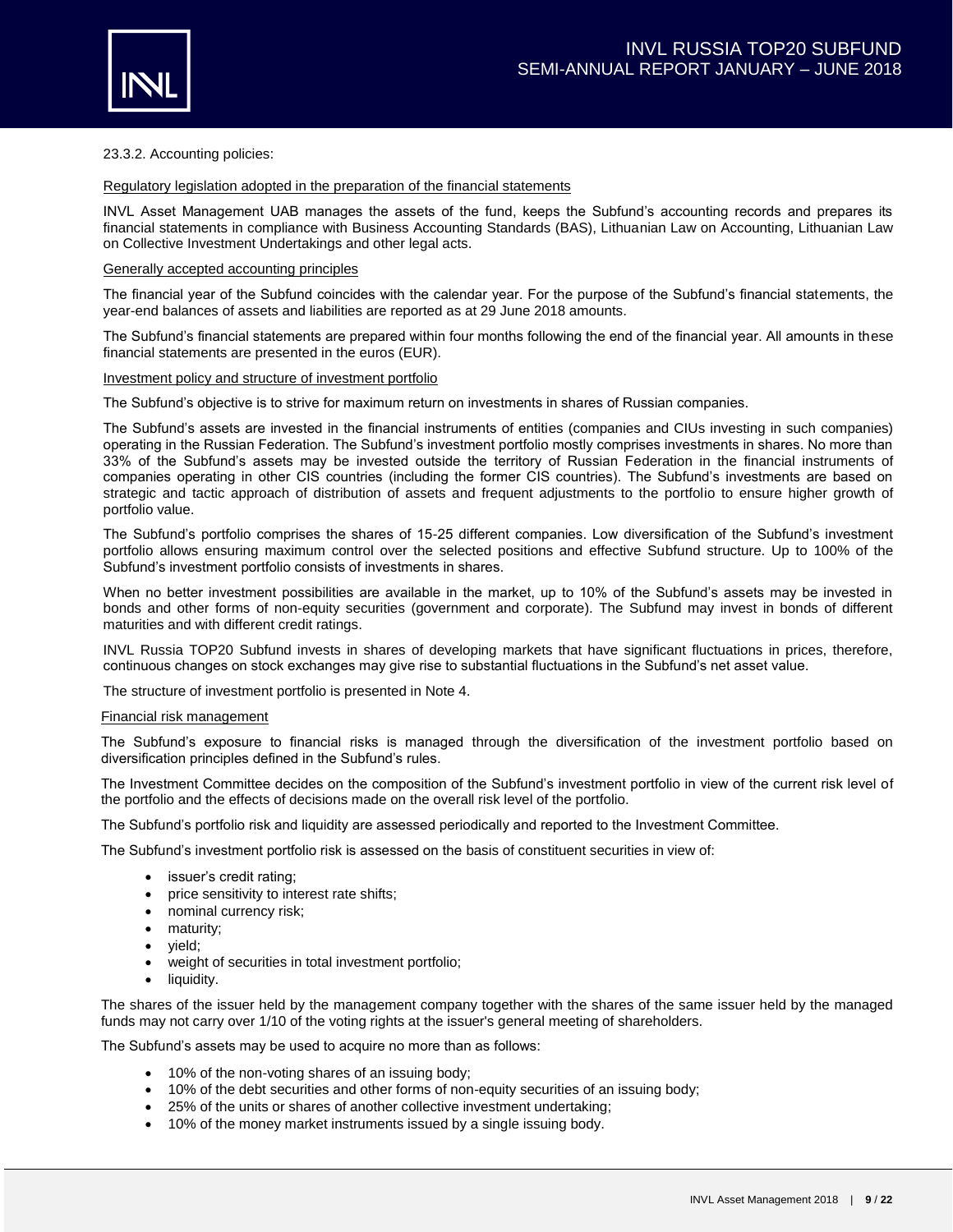

### 23.3.2. Accounting policies (continued)

Policies for recognition of increase and decrease in assets and liabilities

Difference between the value of the Subfund's net assets and the value of the Subfund's liabilities reflects the value of net assets (NA).

Calculation of assets and liabilities is based on their fair value, which reflects the NA value, at which the sale of these assets are mostly probable.

Financial assets are recorded when the Subfund receives or obtains a contractual right to receive cash or any other financial assets, i.e. following the selected trade date approach, when the receivable financial asset and the liability to pay for it are recorded in the buyer's books of account at the date of the transaction. In the seller's books of account, the financial asset sold is written off, and a receivable amount and the result of disposal (gain or loss) are recorded at the date of the transaction. Planned transactions, guarantees and sureties received are not recognised as assets of the Subfund for as long as they do not meet the definition of financial assets.

Financial liabilities are recorded when the Subfund assumes a commitment to pay cash or any other financial assets (the selected trade date approach). Planned transactions, guarantees and sureties granted and not yet binding for fulfilment are not recognised as liabilities of the Subfund for as long as they do not meet the definition of financial liabilities.

Liabilities are recorded in line with the requirements of Business Accounting Standards. Liabilities (or part of them) should be written off only when they extinguish, i.e. when contractual liabilities are settled, annulled or have expired.

When calculating the NA value in foreign currency, the value of assets and liabilities is determined using a foreign exchange reference rate of EUR against other currencies published by the European Central Bank, and where such foreign exchange reference rate is not published by the European Central Bank, using the foreign exchange reference rate published on the date of estimation by the Bank of Lithuania. For the purpose of accounting, the most recent foreign exchange rate effective before the economic event or economic transaction should be applied.

#### Rules on deductions to the accumulation undertaking and the depository

The maximum rates of deductions from the Subfund's assets charged for the management of the Subfund and the services provided by the Depository are presented in the Subfund's rules.

The specific rates of deductions for the management of the Subfund are set by the decision of the Board of the Management Company and they are available to public on the Management Company's official website at address [www.invl.com.](http://www.invl.com/)

Any other costs not specified in the Subfund's rules or in excess of the defined limits are born by the Management Company at its own expense.

The Subfund's deductions over the reporting period are presented in section 7 of the Annex.

#### Investment valuation methods, investment revaluation intervals

The Subfund's net assets are measured at fair value in accordance with the procedure prescribed by legal acts of the Republic of Lithuania and in line with the net assets calculation procedures approved by the Management Company.

Valuation of net assets (NA) is based on the following principles for determining the fair value of investments:

- The fair value of financial instruments traded on regulated markets is determined with reference to the quoted closing price of the instrument or, in case the closing price is not available, with reference to the average market price quoted on that regulated market and/or multilateral trading system, which has a higher liquidity, regularity and frequency of trade in these financial instruments, except for the cases defined in the Methodology for Calculation of Net Assets approved by the Bank of Lithuania;
- The fair value of financial instruments nor traded on regulated markets is determined with reference to the Methodology for Calculation of Net Assets approved by the Bank of Lithuania;
- Valuation of investment units (shares) of collective investment undertakings is carried out with reference to the NA value determined by the collective investment undertaking or the last quoted redemption price;
- Valuation of time deposits is based on the amortised cost;
- Valuation of cash on hand and cash held at credit institutions, except for time deposits, is based on the nominal value;
- Valuation of derivative financial instruments is based on the last market value of previous analogous transactions, provided there were no substantial changes in economic circumstances over the period between the date of the transaction and the date of valuation;
- Valuation of other assets is based on the most probable selling price determined by the selected valuation model, which is generally accepted in the financial market.

Valuation of all investments is conducted on each business day.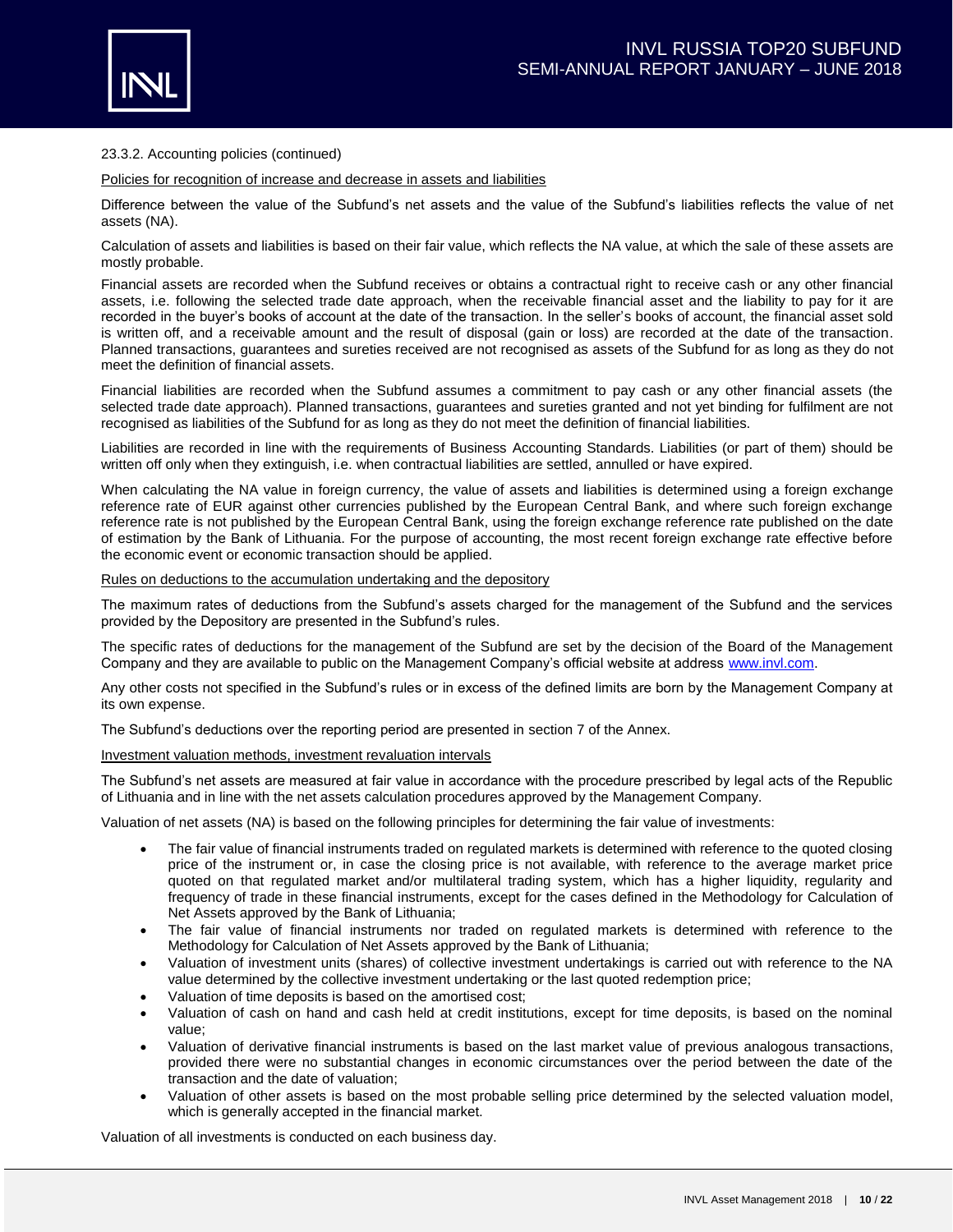

## 23.3.2. Accounting policies (continued)

### Valuation of liabilities

Valuation of liabilities is based on the requirements of Business Accounting Standards:

- Liabilities initially are recognised at cost;
- Liabilities related to market prices are measured at fair value;
- Liabilities not related to market prices are carried at amortised cost, which approximates to the fair value.

### Rules on valuation of investment units

The initial value of the Subfund's unit, which was available before the first calculation of net asset value, was equal to EUR 28.9620.

The Subfund's net asset value for the current day is calculated by midday (12am) of the following day.

The value of the Subfund's unit is calculated by dividing the Subfund's net asset value by the number of all fund's units in issue as at the date of calculation. The total value of all units of the Subfund is always equal to the fund's net asset value. The value of the Subfund's unit is determined as four figures after the decimal point and rounded according to the mathematical rules of rounding.

The value of the Subfund's unit is announced not later than by midday (12am) of the following day after the calculation of net asset value, on the website at address [www.invl.com](http://www.invl.com/)

### Cash and time deposits:

Cash includes cash balances at accounts opened with credit institutions, overnight deposits and deposits with undefined maturity the repayment of which may be demanded in full or in part at any time without losing accumulated interest thereon (demand deposits).

Time deposits include a deposit amount with the specific deposit repayment date indicated in the deposit agreement, including the deposits with maturity of three months or less that cannot be taken from the account opened with the credit institutions without losing accumulated interest thereon. Time deposits are shown with accumulated interest thereon.

### Amounts receivable and amounts payable:

Amounts receivable represent amounts due to the fund on sale of investments, amounts due on guarantee contributions and other amounts receivable under contracts. Amounts receivable also include amounts due from the management company that upon receipt are deducted from expenses for the reporting period, other than those defined in the Subfund's rules or which exceed the established limits.

Amounts payable represent amounts due to other funds to which the participant move, amounts due to the participants or their beneficiaries, amounts due to the distributors, amounts payable under the service agreement, and other amounts payable and receivable not specified elsewhere.

### Subsequent events

All significant subsequent events that occurred after the end of the reporting period are disclosed in Note 15 of the explanatory notes.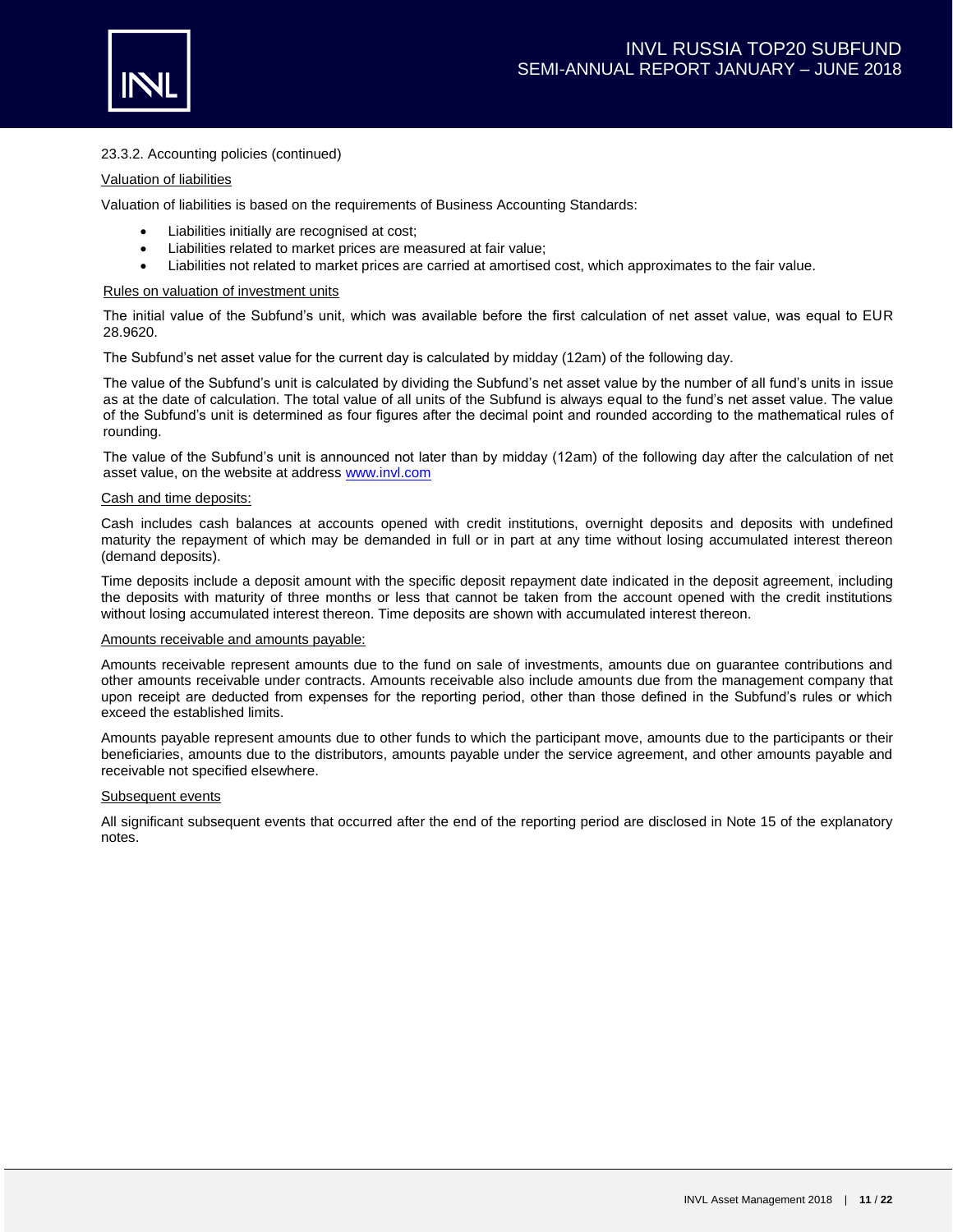

23.3.3. Notes to the financial statements:

Note 1. Significant amounts reported in the financial statements and reasons for their changes:

Significant amounts reported in the financial statements are presented in the explanatory notes.

# Note 2. Net asset value, number and value units

|                                   | Opening balance at 1<br>January 2018 | Closing balance at 30<br>June 2018 | One year ago at 30<br>June 2017 | Two years ago at<br>30 June 2016 |
|-----------------------------------|--------------------------------------|------------------------------------|---------------------------------|----------------------------------|
| Net asset value, EUR              | 10.312.941                           | 12.035.931                         | 9.295.295                       | 7.272.490                        |
| Unit value, EUR                   | 30.4747                              | 30.2178                            | 27.1095                         | 22.4249                          |
| Number of units in<br>circulation | 338.410,0534                         | 398.306,5203                       | 342.879,5840                    | 324.303,8918                     |

## Note 3. Number and value of units distributed and redeemed over the reporting period

|                                                                                          |                 | Current financial year | Previous financial year |              |  |
|------------------------------------------------------------------------------------------|-----------------|------------------------|-------------------------|--------------|--|
|                                                                                          | Number of units | Value, EUR             | Number of units         | Value, EUR   |  |
| Distributed (by converting<br>monetary funds into units)*                                | 174.383,3045    | 5.472.068              | 168.815,2920            | 5.041.842    |  |
| Redeemed (by converting units<br>into monetary funds)                                    | 114.486,8376    | 3.488.301              | 627.882,0913            | 18.914.009   |  |
| Difference between the number<br>and value of units (shares)<br>distributed and redeemed | 59.896,4669     | 1.983.767              | (459.066,7993)          | (13.872.167) |  |

\*The value of distributed units (by converting monetary funds to investment units) does not correspond to the amounts of contributions of participants reported in the statement of changes in net assets (2.1. and 2.2.), because in the table above it excludes the distribution and subfund change fee (deductions are disclosed in section 7 herein)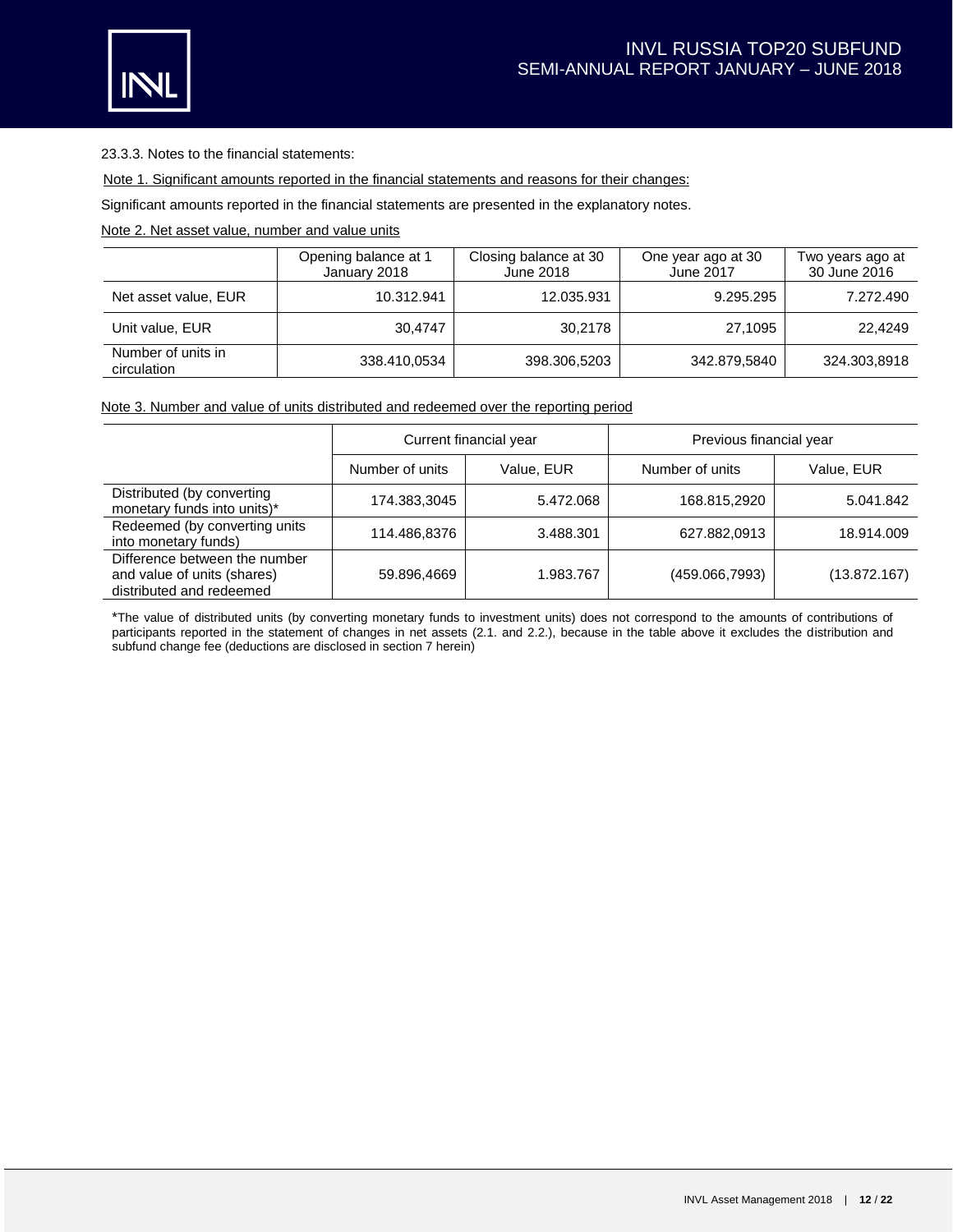## Note 4. Structure of investment portfolio

## 30 June 2018

| Issuer's name                                       | Country        | ISIN code    | Quantity, items | Total acquisition value | Total market value | Share in net<br>assets,% |
|-----------------------------------------------------|----------------|--------------|-----------------|-------------------------|--------------------|--------------------------|
| Equity securities traded on other regulated markets |                |              |                 |                         |                    |                          |
| <b>BANK ST PETERSBURG PJSC</b>                      | RU             | RU0009100945 | 1.117.674       | 948.763                 | 766.063            | 6,36                     |
| LUKOIL PJSC-SPON ADR                                | <b>RU</b>      | US69343P1057 | 20.541          | 1.021.127               | 1.212.634          | 10,08                    |
| GAZPROM PAO - SPON ADR                              | <b>RU</b>      | US3682872078 | 235.500         | 874.232                 | 894.790            | 7,43                     |
| X 5 RETAIL GROUP NV-REGS GDR                        | <b>RU</b>      | US98387E2054 | 19.882          | 579.510                 | 454.524            | 3,78                     |
| SBERBANK PJSC - SPONSORED ADR                       | <b>RU</b>      | US80585Y3080 | 91.200          | 1.065.701               | 1.136.555          | 9,44                     |
| <b>GLOBALTRA-SPONS GDR REG S</b>                    | <b>RU</b>      | US37949E2046 | 36.800          | 225.863                 | 324.061            | 2,69                     |
| SURGUTNEFTEGAS-SP ADR                               | <b>RU</b>      | US8688612048 | 91.600          | 388.996                 | 352.545            | 2,93                     |
| ROSNEFT OIL CO PJSC-REGS GDR                        | <b>RU</b>      | US67812M2070 | 109.186         | 512.492                 | 586.322            | 4,87                     |
| FEDERAL GRID CO UNIFIED ENER                        | <b>RU</b>      | RU000A0JPNN9 | 175.270.000     | 486.507                 | 449.594            | 3,74                     |
| AEROFLOT PJSC                                       | <b>RU</b>      | RU0009062285 | 282.400         | 650.698                 | 540.112            | 4,49                     |
| ETALON GROUP-GDR REG S                              | RU             | US29760G1031 | 222.406         | 657.323                 | 526.109            | 4,37                     |
| GAZPROM NEFT-SPONSORED ADR                          | <b>RU</b>      | US36829G1076 | 24.968          | 407.871                 | 551.827            | 4,58                     |
| <b>Tatnetf PAO</b>                                  | <b>RU</b>      | US8766292051 | 8.000           | 352.857                 | 436.916            | 3,63                     |
| <b>MMC Norilsk Nickel ADR</b>                       | RU             | US55315J1025 | 37.000          | 572.273                 | 573.384            | 4,76                     |
| SEVERSTAL - GDR REG S                               | <b>RU</b>      | US8181503025 | 28.000          | 376.795                 | 353.656            | 2,94                     |
| Petropavlovsk                                       | RU             | GB0031544546 | 4.020.426       | 372.277                 | 361.530            | 3,00                     |
| Rostelecom                                          | <b>RU</b>      | RU0008943394 | 240.000         | 236.723                 | 240.410            | 2,00                     |
| QIWI                                                | <b>RU</b>      | US74735M1080 | 30.000          | 427.898                 | 407.925            | 3,39                     |
| <b>Global Ports</b>                                 | RU             | US37951Q2021 | 110.942         | 359.061                 | 252.859            | 2,10                     |
| <b>Total</b>                                        | $\blacksquare$ |              |                 | 11.810.128              | 11.642.885         | 96,72                    |
| <b>Total equity securities</b>                      |                |              |                 | 11.810.128              | 11.642.885         | 96,72                    |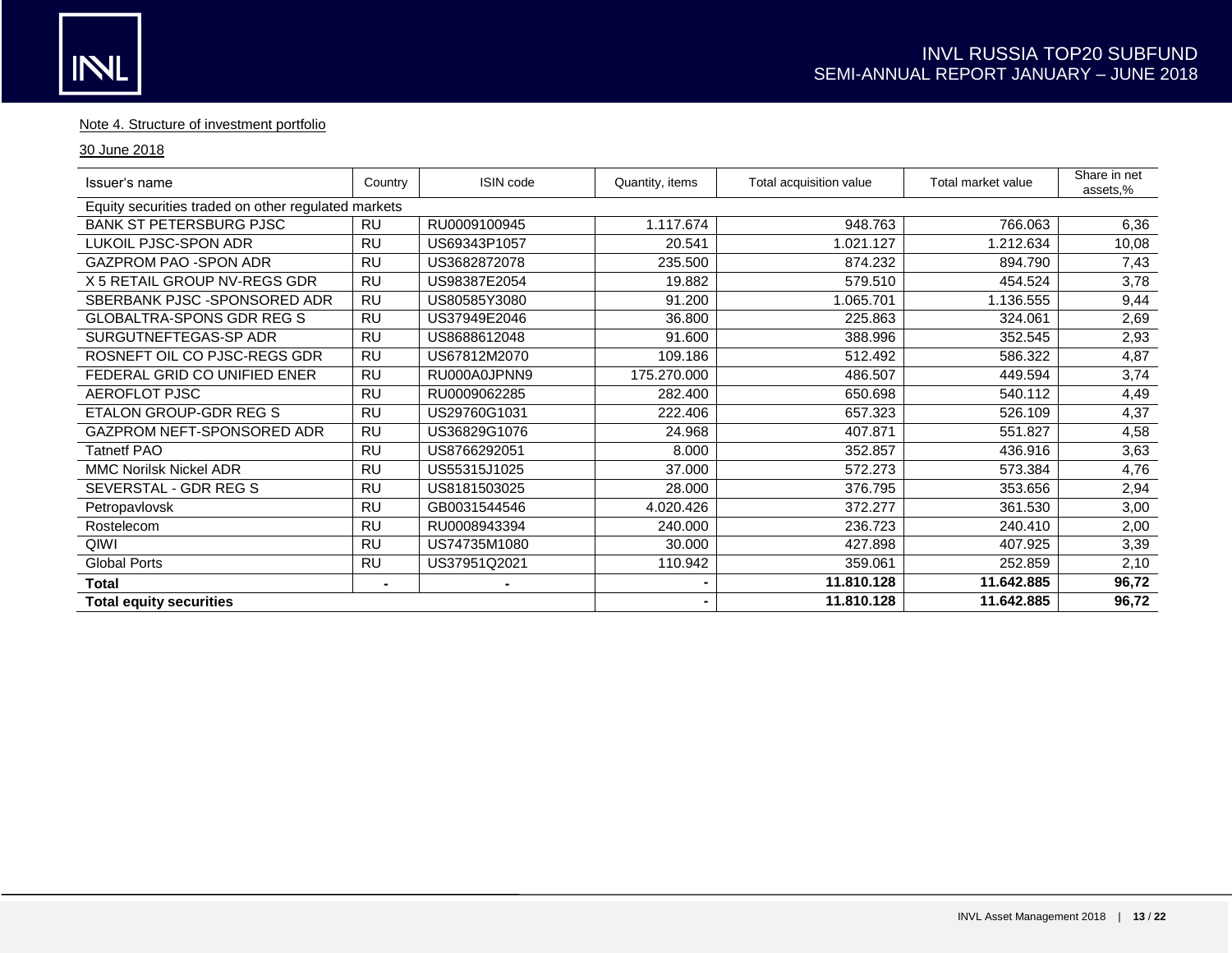### Note 4. Structure of investment portfolio (continued)

| Name of the bank  | Currency   | Total market value | Interest rate             | Share in net assets, % |
|-------------------|------------|--------------------|---------------------------|------------------------|
| Cash              |            |                    |                           |                        |
| SEB bankas AB     | <b>EUR</b> | 90.139             |                           | 0.75                   |
| SEB bankas AB     | USD        | 313.119            | according to the contract | 2,60                   |
| SEB bankas AB     | <b>RUB</b> | 127.929            |                           | 1.06                   |
| <b>Total cash</b> |            | 531.187            | $\sim$                    | 4,41                   |

| Name               | <b>Brief description</b>                                     | Total value | Intended purpose | Share in net assets, % |
|--------------------|--------------------------------------------------------------|-------------|------------------|------------------------|
| Amounts receivable | Amounts receivable under transactions on disposal of assets  | 300.319     |                  | 2,50                   |
| Amounts receivable | Other amounts receivable                                     | 81.425      |                  | 0.68                   |
| Amounts payable    | Amounts payable for assets acquired                          | (440.766)   |                  | (3,66)                 |
| Amounts payable    | Amounts payable to the management company and the depository | (20.794)    |                  | (0, 17)                |
| Amounts payable    | Other amounts payable                                        | (58.325)    |                  | (0, 48)                |
| <b>Total</b>       |                                                              | (138.141)   |                  | (1, 13)                |

The Fund's investment portfolio is in line with the fund's investment strategy.

The Fund is mostly investing in securities of companies that operate in Russian Federation. Up to 33% of portfolio may be invested in companies that operate in other CIS countries (including former CIS members). The equities can make up to 100% of the Fund's portfolio.

The change in the value of the Fund's investment portfolio was mostly influenced by the market price of financial instruments.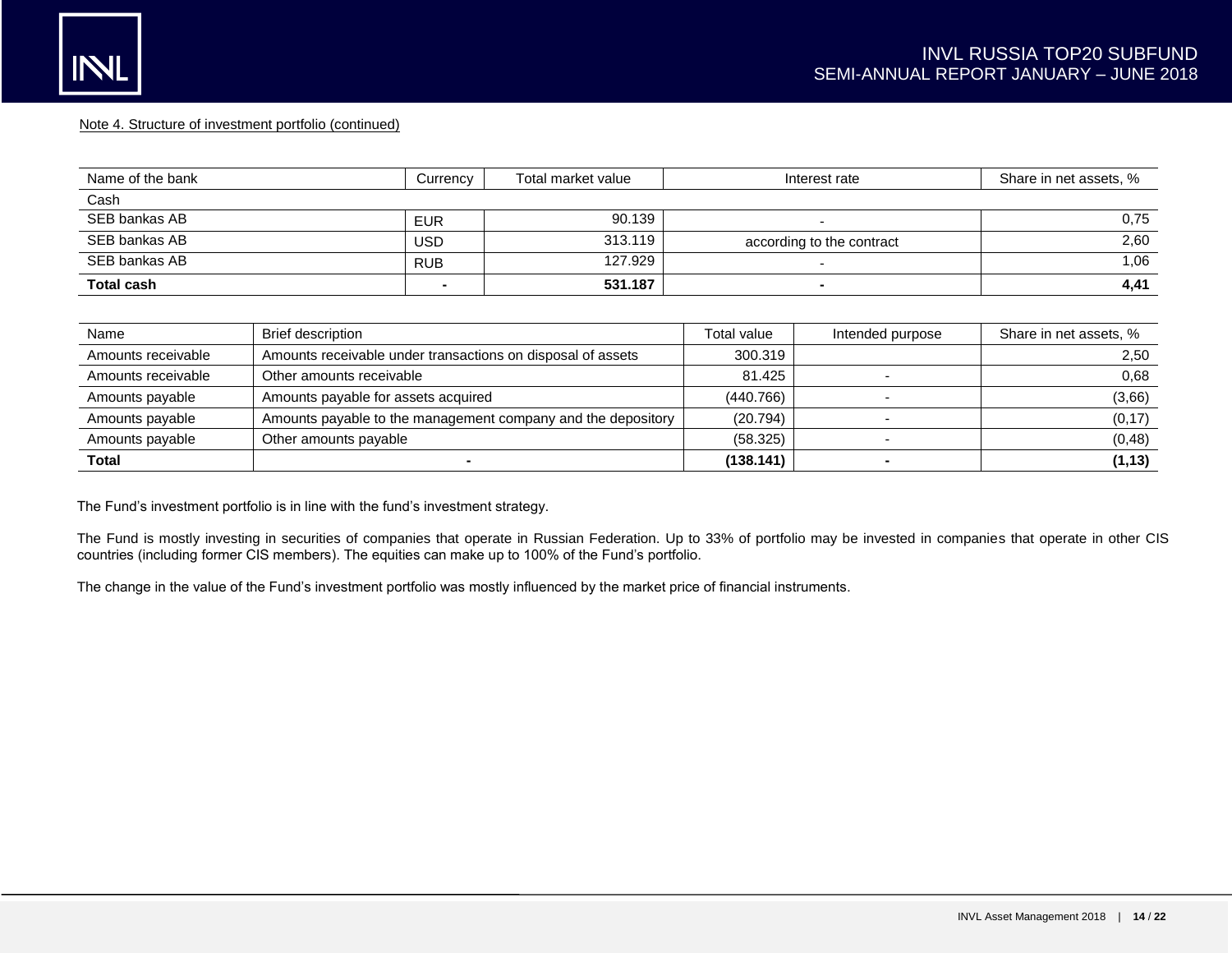## Note 4. Structure of investment portfolio (continued)

30 June 2017

| Issuer's name                                       | Country        | ISIN code      | Quantity, items | Total acquisition<br>value | Total market value | Share in net<br>assets,% |
|-----------------------------------------------------|----------------|----------------|-----------------|----------------------------|--------------------|--------------------------|
| Equity securities traded on other regulated markets |                |                |                 |                            |                    |                          |
| <b>BANK ST PETERSBURG PJSC</b>                      | RU             | RU0009100945   | 544.966         | 858.683                    | 464.797            | 5,00                     |
| LUKOIL PJSC-SPON ADR                                | GB             | US69343P1057   | 20.741          | 989.746                    | 885.032            | 9,52                     |
| GAZPROM PAO - SPON ADR                              | <b>GB</b>      | US3682872078   | 117.500         | 536.865                    | 407.487            | 4,38                     |
| M VIDEO PJSC                                        | <b>RU</b>      | RU000A0JPGA0   | 45.214          | 268.687                    | 263.623            | 2,84                     |
| X 5 RETAIL GROUP NV-REGS GDR                        | GB             | US98387E2054   | 21.020          | 601.231                    | 638.170            | 6,87                     |
| SBERBANK PJSC - SPONSORED ADR                       | <b>GB</b>      | US80585Y3080   | 92.200          | 976.423                    | 836.125            | 9,00                     |
| MOBILE TELESYSTEMS PJSC                             | <b>RU</b>      | RU0007775219   | 53.400          | 214.483                    | 186.065            | 2,00                     |
| <b>GLOBALTRA-SPONS GDR REG S</b>                    | GB             | US37949E2046   | 46.800          | 231.983                    | 311.645            | 3,35                     |
| SURGUTNEFTEGAS-SP ADR                               | GB             | US8688612048   | 72.600          | 323.542                    | 273.530            | 2,94                     |
| ROSNEFT OIL CO PJSC-REGS GDR                        | GB             | US67812M2070   | 87.186          | 501.884                    | 415.190            | 4,47                     |
| DIXY GROUP PJSC                                     | <b>RU</b>      | RU000A0JP7H1   | 120.835         | 484.958                    | 387.639            | 4,17                     |
| FEDERAL GRID CO UNIFIED ENER                        | <b>RU</b>      | RU000A0JPNN9   | 145.270.000     | 389.003                    | 369.972            | 3,98                     |
| AEROFLOT PJSC                                       | <b>RU</b>      | RU0009062285   | 124.400         | 276.679                    | 360.998            | 3,88                     |
| <b>ALROSA PJSC</b>                                  | <b>RU</b>      | RU0007252813   | 261.000         | 360.961                    | 335.652            | 3,61                     |
| <b>ACRON PJSC</b>                                   | <b>RU</b>      | RU0009028674   | 8.064           | 435.423                    | 375.638            | 4,04                     |
| ETALON GROUP-GDR REG S                              | <b>GB</b>      | US29760G1031   | 131.152         | 423.813                    | 413.118            | 4,44                     |
| <b>HALYK SAVINGS BANK-GDR REG S</b>                 | <b>GB</b>      | US46627J3023   | 86.239          | 523.105                    | 699.705            | 7,53                     |
| NOVOLIPETSK STEEL PJSC-GDR                          | <b>GB</b>      | US67011E2046   | 22.000          | 398.093                    | 373.188            | 4,01                     |
| GAZPROM NEFT-SPONSORED ADR                          | GB             | US36829G1076   | 26.284          | 430.851                    | 352.356            | 3,79                     |
| <b>Total</b>                                        | $\blacksquare$ | $\blacksquare$ |                 | 9.226.413                  | 8.349.930          | 89,82                    |
| <b>Total equity securities</b>                      |                |                |                 | 9.226.413                  | 8.349.930          | 89,82                    |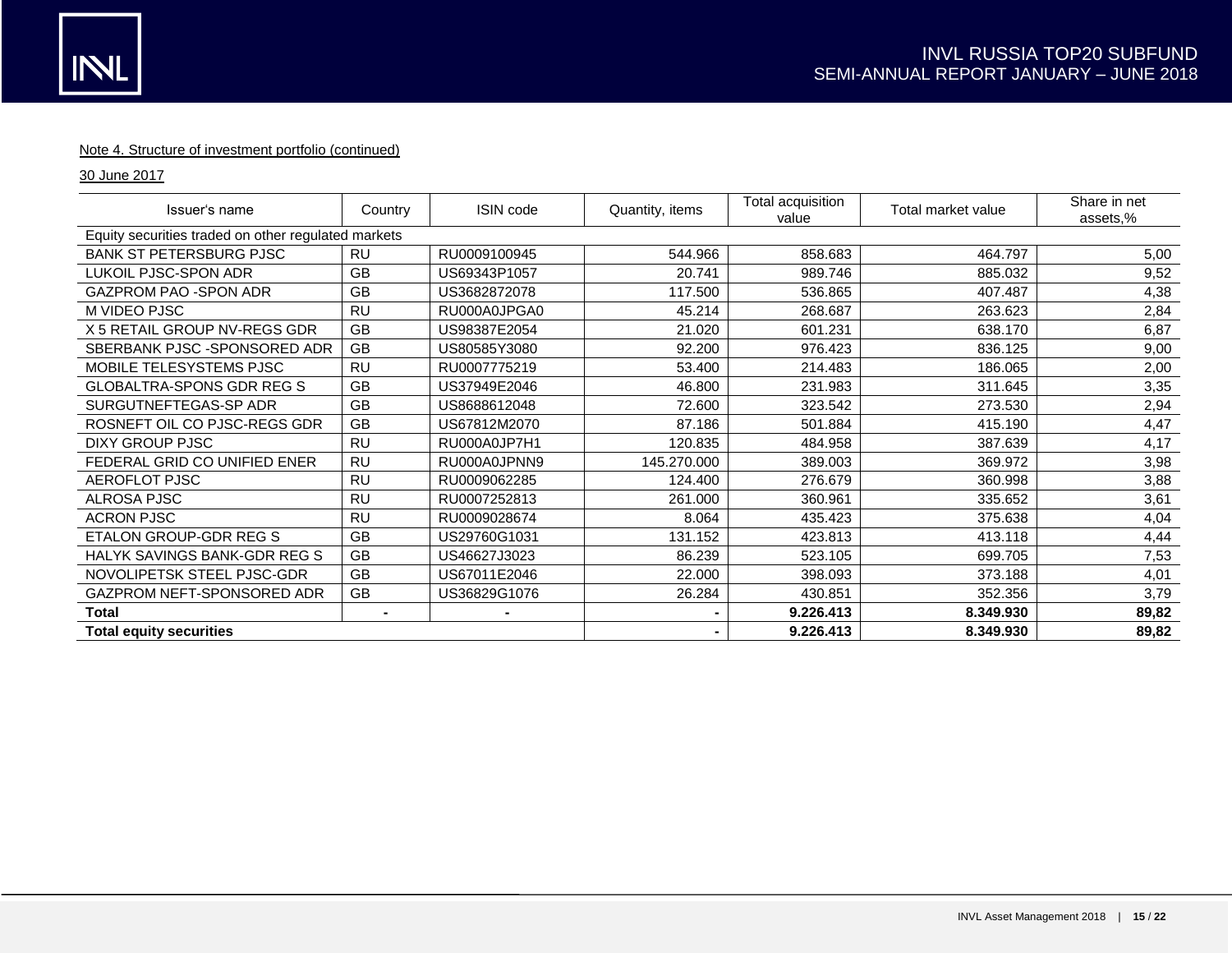#### Note 4. Structure of investment portfolio (continued)

| Name of the bank  | Currency   | Total market value | Interest rate | Share in net assets, % |
|-------------------|------------|--------------------|---------------|------------------------|
| Cash              |            |                    |               |                        |
| SEB bankas AB     | <b>EUR</b> | 412.773            |               | 4,44                   |
| SEB bankas AB     | USD        | 558.045            |               | 6,00                   |
| SEB bankas AB     | <b>RUB</b> | 42.554             |               | 0,46                   |
| <b>Total cash</b> |            | 1.013.372          |               | 10,90                  |
|                   |            |                    |               |                        |

| Name               | <b>Brief description</b>                                        | Total value | Intended purpose | Share in net<br>assets, % |
|--------------------|-----------------------------------------------------------------|-------------|------------------|---------------------------|
| Amounts receivable | Other amounts receivable                                        | 51.656      |                  | 0.56                      |
| Amounts payable    | Amounts payable for assets acquired                             | (98.319)    |                  | (1, 12)                   |
| Amounts payable    | Amounts payable to the management company and the<br>depository | (17.128)    |                  | (0, 18)                   |
| Amounts payable    | Other amounts payable                                           | (4.216)     |                  | (0,05)                    |
| <b>Total</b>       |                                                                 | (68.007)    |                  | (0, 79)                   |

The fund's investment portfolio is in line with the fund's investment strategy.

The Fund invests in the shares of companies that operate in Russia and Kazakhstan. The Fund may also invest in companies that operate in other CIS countries and Georgia. As of mid-year the fund's main investments were in the energy, financial and mining sectors.

The change in the value of the Fund's investment portfolio was most impacted by the market prices of financial securities, which were influenced by fluctuations in the prices of oil and other commodities. Russian equities were negatively affected by economic sanctions imposed on Russia by the U.S. and the European Union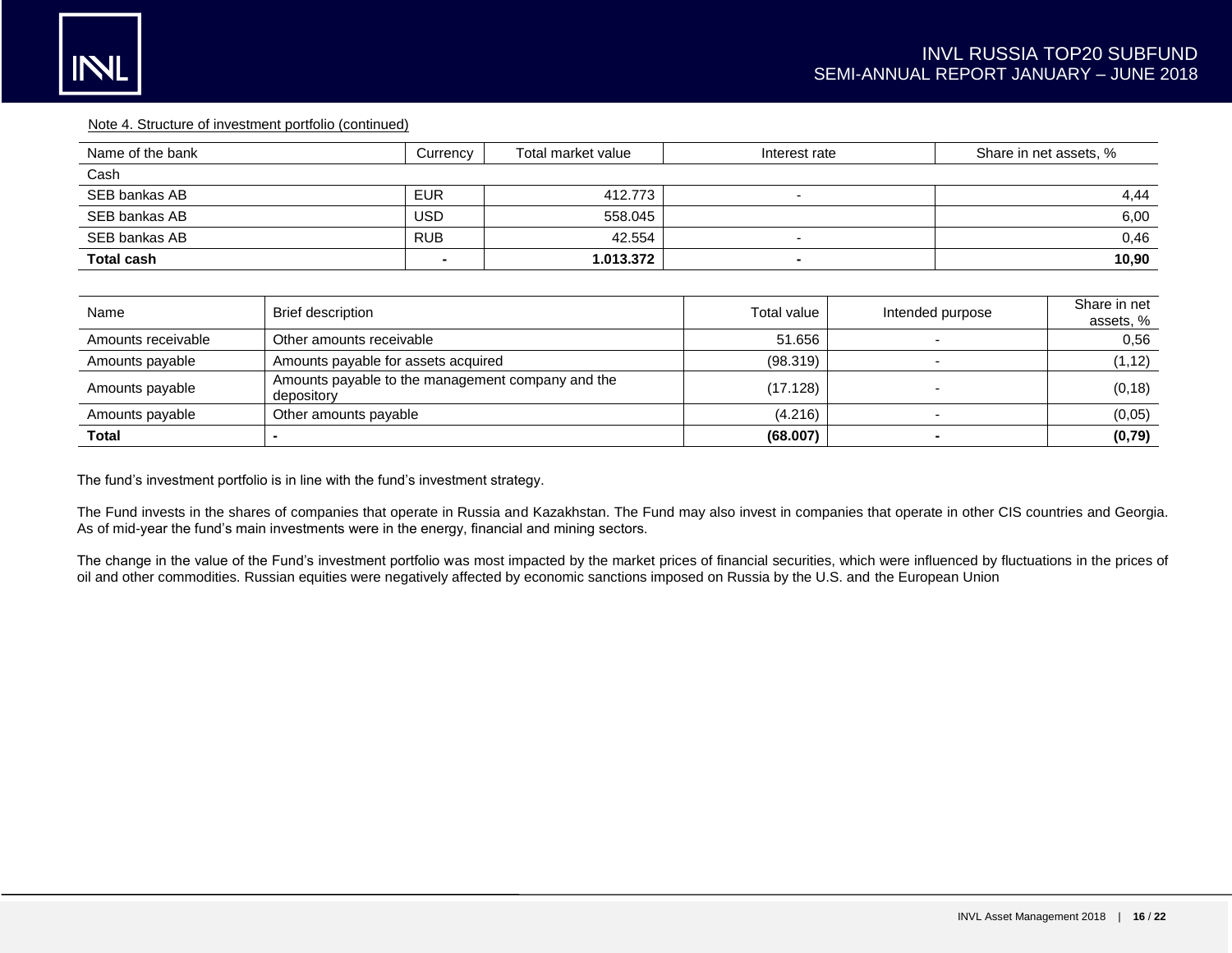## Note 5. Breakdown of investments by the criteria that meet the investment strategy

By industry sector

| Breakdown of investments       | Market value | Share in assets, % | Market value at<br>the beginning of<br>the reporting<br>period | Share in assets at<br>the beginning of<br>the reporting<br>period, % |
|--------------------------------|--------------|--------------------|----------------------------------------------------------------|----------------------------------------------------------------------|
| Telecommunications             | 240.410      | 2,00               | 613.615                                                        | 5,95                                                                 |
| Emergency goods and services   |              |                    | 283.117                                                        | 2,74                                                                 |
| Convenience goods and services | 611.924      | 5,08               | 1.050.960                                                      | 10,19                                                                |
| <b>Financial services</b>      | 2.428.728    | 20,18              | 1.733.344                                                      | 16,81                                                                |
| Information technology         | 407.925      | 3,39               | ۰                                                              |                                                                      |
| Industrial materials           | 1.117.032    | 9,28               | 954.713                                                        | 9,26                                                                 |
| Utility goods and services     | 449.594      | 3,73               | 401.186                                                        | 3,89                                                                 |
| Energy                         | 5.098.703    | 42,36              | 3.684.316                                                      | 35,72                                                                |
| Materials                      | 1.288.569    | 10,70              | 1.065.884                                                      | 10,33                                                                |
| <b>Total</b>                   | 11.642.885   | 96,72              | 9.787.135                                                      | 94,89                                                                |

Note 6. Change in value of investments

January – June 2018

|                                                                                      | Change                            |                             |                                       |                      |                      |                            |
|--------------------------------------------------------------------------------------|-----------------------------------|-----------------------------|---------------------------------------|----------------------|----------------------|----------------------------|
| Items reported in the<br>statement of net assets                                     | Balance at 31<br>December<br>2017 | Acquired over<br>the period | Sold<br>(redeemed)<br>over the period | Increase in<br>value | Decrease in<br>value | Balance at 30<br>June 2018 |
| Time deposits                                                                        | ۰.                                |                             |                                       |                      |                      |                            |
| Money market<br>instruments                                                          | -                                 |                             |                                       |                      |                      |                            |
| Non-equity securities <sup>2</sup>                                                   | $\overline{\phantom{0}}$          |                             |                                       |                      |                      |                            |
| Non-equity securities<br>issued or guaranteed by<br>governments and central<br>banks |                                   |                             |                                       |                      |                      |                            |
| Other non-equity<br>securities                                                       |                                   |                             |                                       |                      |                      |                            |
| Equity securities                                                                    | 9.787.135                         | 8.641.531                   | 6.552.047                             | 6.989.676            | 7.223.410            | 11.642.885                 |
| Units and shares of<br>collective investment<br>undertakings                         |                                   |                             |                                       |                      |                      |                            |
| Derivative financial<br>instruments <sup>1</sup>                                     |                                   |                             |                                       |                      |                      |                            |
| Total                                                                                | 9.787.135                         | 8.641.531                   | 6.552.047                             | 6.989.676            | 7.223.410            | 11.642.885                 |

<sup>1</sup> Balance at 30 June 2017 reflects the fair value of derivative financial instruments.

Acquired over the period equals zero, because the valuation of derivative instruments is made on the following day after the acquisition.

Sold (redeemed) over the period reflects the realised result of finalised transactions. <sup>2</sup>Balance at 30 June 2017 reflects the fair value of non-equity securities at 1 January plus accrued interest.

Acquired over the period reflects the acquisition value plus accrued interest of the predecessor client as at the date of acquisition.

Sold (redeemed) over the period reflects the sale value comprising accrued interest, acquisition cost and realised gain or loss.

Increase/decrease in value reflects accrued interest and revaluation result.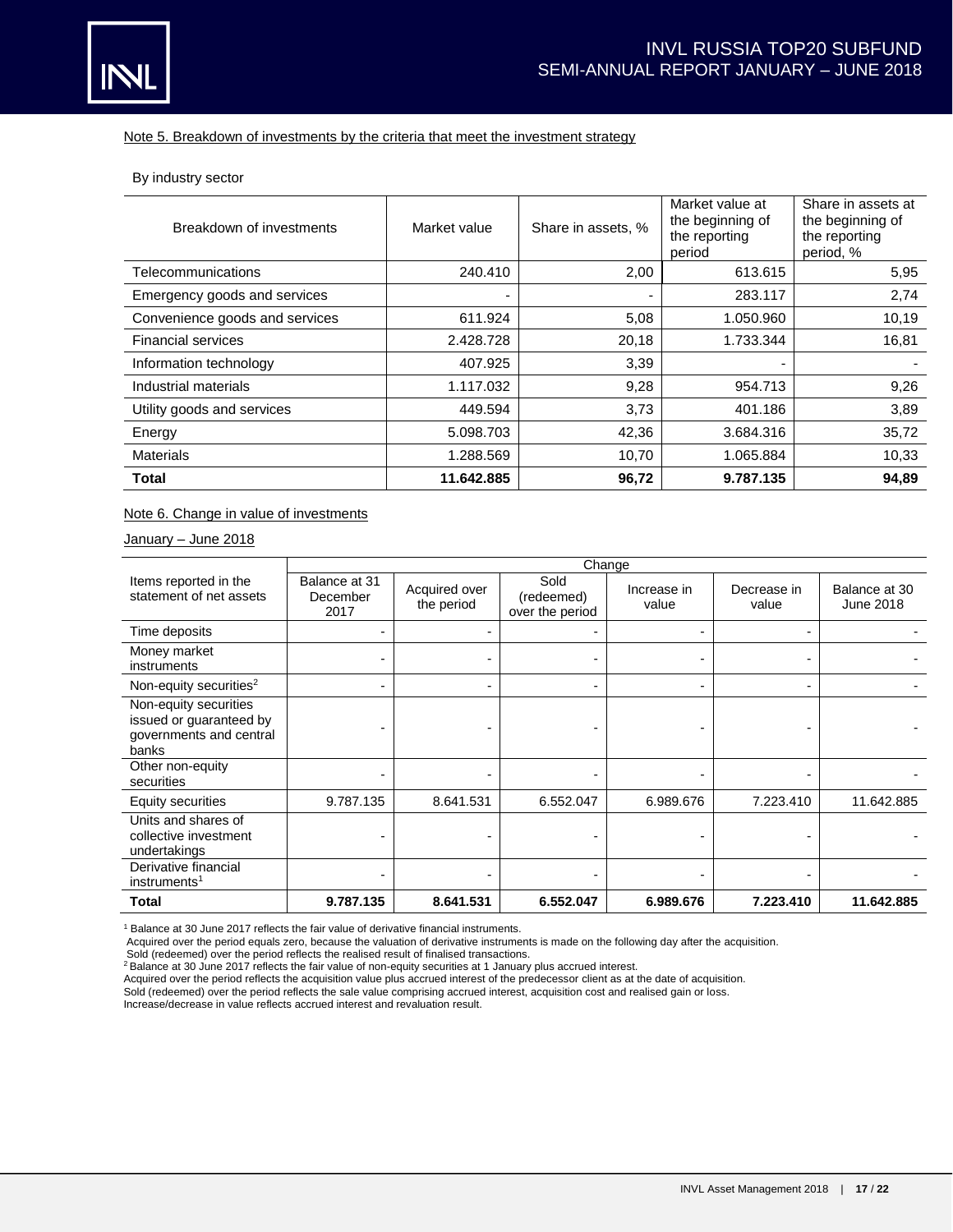

## Note 6. Change in value of investments (continued)

## January - June 2016

|                                                                                      | Change                            |                             |                                   |                      |                      |                            |
|--------------------------------------------------------------------------------------|-----------------------------------|-----------------------------|-----------------------------------|----------------------|----------------------|----------------------------|
| Items reported in the<br>statement of net assets                                     | Balance at 31<br>December<br>2016 | Acquired over<br>the period | Balance at 31<br>December<br>2015 | Increase in<br>value | Decrease in<br>value | Balance at 30<br>June 2017 |
| Time deposits                                                                        | ۰.                                |                             |                                   |                      |                      |                            |
| Money market<br>instruments                                                          | $\blacksquare$                    | -                           | $\blacksquare$                    |                      |                      |                            |
| Non-equity securities <sup>2</sup>                                                   | $\blacksquare$                    |                             |                                   |                      |                      |                            |
| Non-equity securities<br>issued or guaranteed by<br>governments and central<br>banks |                                   |                             |                                   |                      |                      |                            |
| Other non-equity<br>securities                                                       | ۰                                 |                             | $\blacksquare$                    |                      |                      |                            |
| Equity securities                                                                    | 24.046.594                        | 4.356.739                   | 18.438.473                        | 7.190.962            | 8.805.892            | 8.349.930                  |
| Units and shares of<br>collective investment<br>undertakings                         |                                   |                             |                                   |                      |                      |                            |
| Derivative financial<br>instruments <sup>1</sup>                                     |                                   |                             |                                   |                      |                      |                            |
| Total                                                                                | 24.046.594                        | 4.356.739                   | 18.438.473                        | 7.190.962            | 8.805.892            | 8.349.930                  |

<sup>1</sup> Balance at 30 June 2017 reflects the fair value of derivative financial instruments.

Acquired over the period equals zero, because the valuation of derivative instruments is made on the following day after the acquisition.

Sold (redeemed) over the period reflects the realised result of finalised transactions.

<sup>2</sup> Balance at 30 June 2017 reflects the fair value of non-equity securities at 1 January plus accrued interest.

Acquired over the period reflects the acquisition value plus accrued interest of the predecessor client as at the date of acquisition.

Sold (redeemed) over the period reflects the sale value comprising accrued interest, acquisition cost and realised gain or loss.

Increase/decrease in value reflects accrued interest and revaluation result.

## Note 7. Results of sale of investments

During the first six months of year 2017 and 2018, the undertaking had no sale transactions involving financial instruments other than those measured at fair value.

#### Note 8. Derivative financial instruments

During the reporting period, there were no transactions involving derivative financial instruments.

Note 9. Costs of intermediary fees

| Name of the<br>intermediary | Description of services<br>rendered                                                      | Fee for the<br>services during<br>the reporting<br>period, EUR | Fee for the services<br>during the previous<br>reporting period,<br>EUR | Relationship of the<br>intermediary to the<br>management company                                          |
|-----------------------------|------------------------------------------------------------------------------------------|----------------------------------------------------------------|-------------------------------------------------------------------------|-----------------------------------------------------------------------------------------------------------|
| Šiaulių bankas<br>AB.       | Commission fee for<br>intermediation services in<br>transactions involving<br>securities | 4.828                                                          | 10.527                                                                  | The management company<br>and the intermediary have<br>signed an agreement on<br>intermediation services. |
| SEB bankas AB               | Commission fee for<br>intermediation services in<br>transactions involving<br>securities | 15.492                                                         | 19.138                                                                  | SEB bankas AB is a<br>depository of the fund<br>managed by the<br>management company                      |
| WOOD &<br>Company           | Commission fee for<br>intermediation services in<br>transactions involving<br>securities | 570                                                            | 19.138                                                                  | The management company<br>and the intermediary have<br>signed an agreement on<br>intermediation services  |
| <b>Total</b>                |                                                                                          | 20,890                                                         | 29.665                                                                  |                                                                                                           |

Note 10. Dividends and other benefits assessed and/or paid to the participants that do not result in changes in units

The Subfund did not pay and did not account for any dividends payable to its clients over the reporting period.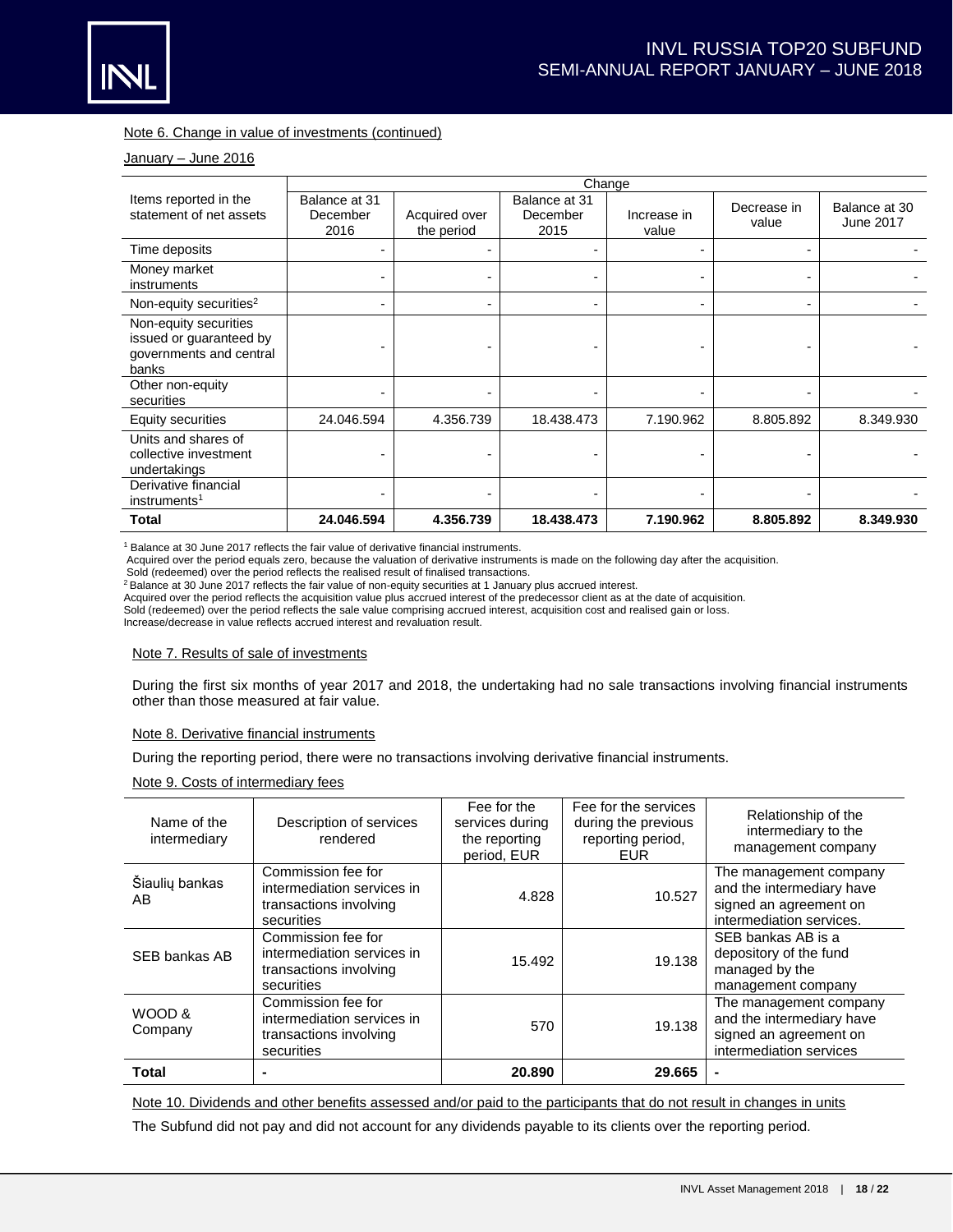

## Note 11. Borrowings and loans granted

The Subfund had no borrowings for its own needs as at the end and over the reporting period.

### Note 12. Third-party guarantee commitments in respect of the undertaking's yield

There were no third-party guarantee commitments in respect of the undertaking's yield as at the end and over the reporting period.

### Note 13. Related-party transactions over the financial year and previous financial year

Transactions and balances arising on these transactions with the management company have been disclosed in Notes 4 and report's Clause 7.

Note 14. Significant effect of changes in accounting estimates, or if these were not made, adjustments to comparative information due to changes in accounting policies or correction of errors

During the reporting period from 1 January 2018 to 30 June 2018, the Subfund applied the same accounting policies.

Note 15. Brief description of significant events after the end of the reporting period, that, if not disclosed, might have material impact on the ability of users of these financial statements to make decisions

There were no significant events after the end of the reporting period.

Note 16. Significant changes in assets and liabilities that occurred after the date of calculation net asset value and that were not included in net asset value

There were no significant changes in assets and liabilities after the end of the reporting period.

Note 17. Other significant information on the financial position of the collective investment undertaking, factors and circumstances that had impact on assets and liabilities of the collective investment undertaking

There is no other significant information on the financial position of the Subfund.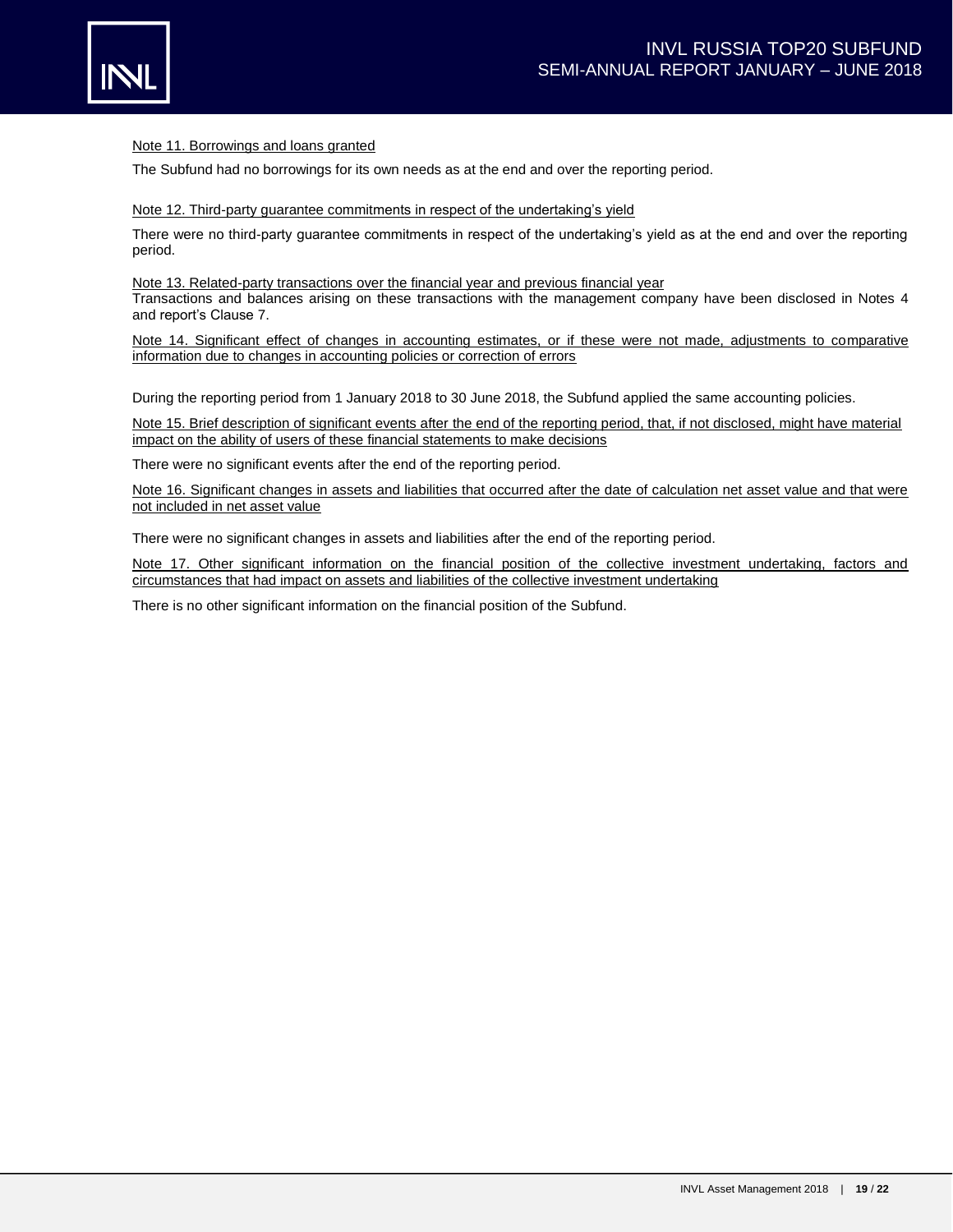

24. Entire text of the auditor's report:

Information is provided on the annual report.

| 25. Information on investment income and expenses of the collective investment undertaking over the reporting period: |  |
|-----------------------------------------------------------------------------------------------------------------------|--|
| المعانات بالغمام بماعاته متعامل موامعه والموموم والبال                                                                |  |

| I.   | Income from investing activities                    |                          |
|------|-----------------------------------------------------|--------------------------|
| 1.   | Interest income                                     | 9                        |
| 2.   | Realised gain (loss) on investment in:              | 11.693                   |
| 2.1. | equity securities                                   | 11.693                   |
| 2.2. | non-equity securities                               |                          |
| 2.3. | money market instruments                            |                          |
| 2.4. | derivative financial instruments                    |                          |
| 2.5. | units of other collective investment undertakings   |                          |
| 2.6. | real estate objects                                 |                          |
| 2.7. | other investment instruments                        |                          |
| 3.   | Unrealised gain (loss) on:                          | (245.426)                |
| 3.1. | equity securities                                   | (245.426)                |
| 3.2. | non-equity securities                               |                          |
| 3.3. | money market instruments                            | $\overline{\phantom{a}}$ |
| 3.4. | derivative financial instruments                    | $\blacksquare$           |
| 3.5. | units of other collective investment undertakings   |                          |
| 3.6. | real estate objects                                 |                          |
| 3.7. | other investment instruments                        |                          |
| 4.   | Other income:                                       | 343.888                  |
| 4.1. | income from lease of real estate                    |                          |
| 4.2. | positive foreign exchange effect                    | 188.183                  |
| 4.3. | Other                                               | 155.705                  |
|      | Total income                                        | 110.164                  |
| Ш.   | <b>Expenses</b>                                     |                          |
| 1.   | Operating expenses:                                 | 170.850                  |
| 1.1. | deductions of management fee                        | 129.768                  |
| 1.2. | deductions of depository fee                        | 10.842                   |
| 1.3. | intermediary fee                                    | 20.890                   |
| 1.4. | audit fee                                           | 1.783                    |
| 1.5. | deductions of other fees and charges                | 7.567                    |
| 2.   | Other expenses:                                     | 200.161                  |
| 2.1. | interest expenses                                   |                          |
| 2.2. | expenses related to the managed real estate objects |                          |
| 2.3. | negative foreign exchange effect                    | 200.161                  |
| 2.4. | other                                               |                          |
|      | <b>Total expenses</b>                               | 371.011                  |
| III. | Net income                                          | (260.847)                |
| IV.  | Payments (dividends) to holders of investment units |                          |
| V.   | Re-invested earnings                                | (260.847)                |

26. Other significant information on the financial position of the collective investment undertaking, factors and circumstances that had impact on assets and liabilities of the collective investment undertaking:

There is no other significant information on the Subfund's financial position.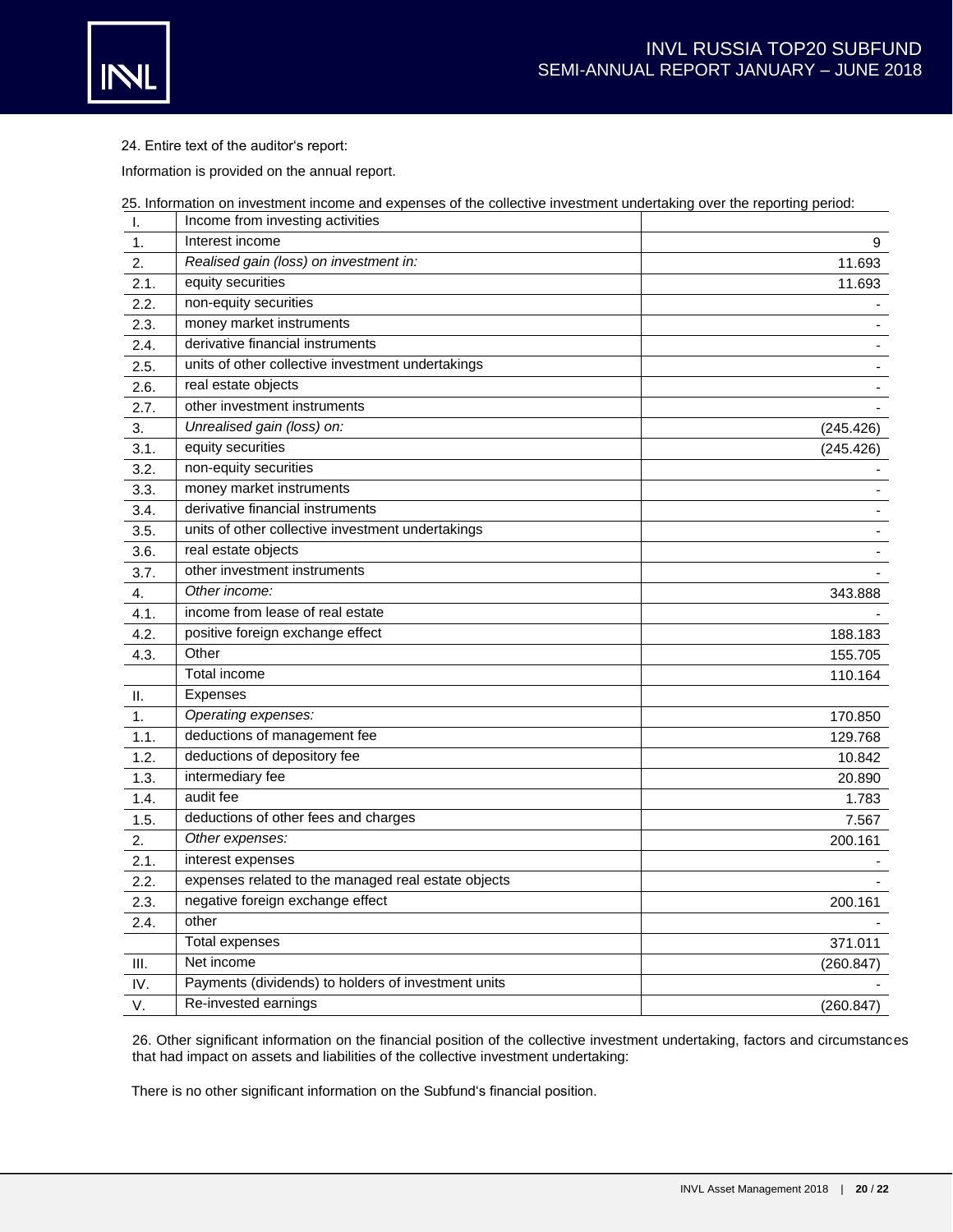

# **VII. INFORMATION ON PAYMENT OF DIVIDENDS**

27. Information on dividends declared and/or paid: Information is provided in Note 10.

# **VIII. INFORMATION ON COLLECTIVE INVESTMENT UNDERTAKING'S BORROWINGS FOR ITS OWN NEEDS**

28. Collective investment undertaking's borrowings for its own needs as at the end of the reporting period: Information is provided in Note 11.

# **IX. OTHER INFORMATION**

29. Explanations, comments, graphic illustrations and other important information on the activities of collective investment undertaking enabling the investor to assess appropriately all changes in and results of operations of the undertaking: Change in benchmark index and value during the reporting period